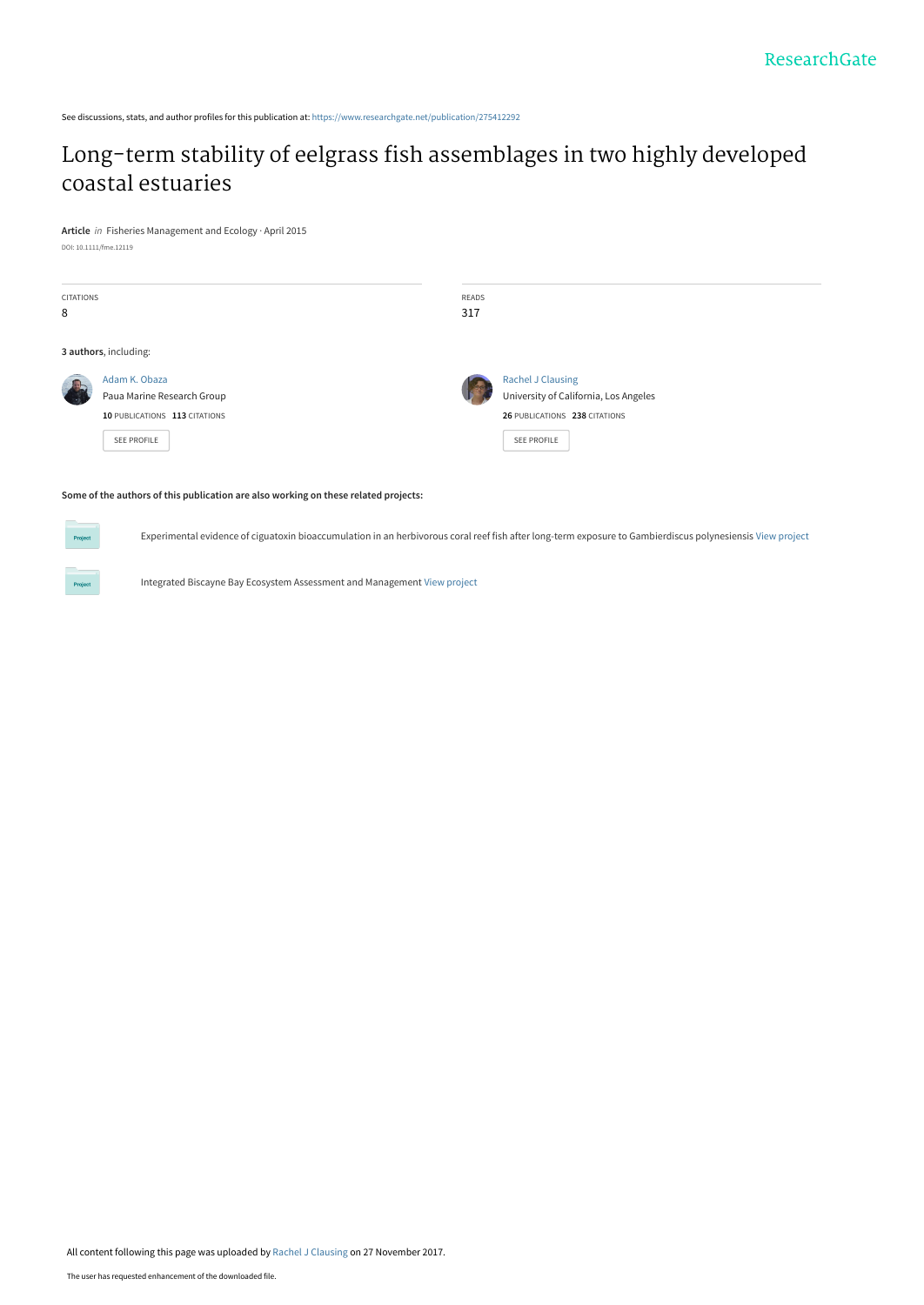

# Long-term stability of eelgrass fish assemblages in two highly developed coastal estuaries

## A. OBAZA

Ocean Associates Inc., Arlington, VA, USA National Marine Fisheries Service, West Coast Regional Office, Long Beach, CA, USA

## R. HOFFMAN

National Marine Fisheries Service (retired), Southwest Regional Office, Long Beach, CA, USA

## R. CLAUSING

Department of Ecology and Evolutionary Biology, University of California Los Angeles, Los Angeles, CA, USA

Abstract Changes in fish assemblages were tracked in representative eelgrass (Zostera marina L.) beds within two estuaries on the urbanised coast of southern California, USA, San Diego Bay and Mission Bay, from 1987 to 2010. Assemblages were sampled twice yearly (spring and summer) at day and night using beach seines. Assemblage stability was examined over time along with changes in assemblage structure across time of day and season, including the influence of temporally variable abiotic variables. Only the occasionally occurring fish, those present in <70% of samples, in Mission Bay appeared to be shifting to a new assemblage. Although season and sampling time significantly affected assemblages, correlations with abiotic factors were low. Given the long history of urban development of these estuaries, community shifts may have occurred prior to the onset of sampling, giving the appearance of stability. Alternatively, eelgrass habitat may be providing a refuge from long-term disturbances.

KEYWORDS: eelgrass, estuary, fish assemblage, stability, urbanisation.

#### Introduction

Biological communities change over space and time from the interplay of abiotic and biotic factors (Sousa 1984; Ricklefs 1987; Collins 2000; Rehage & Loftus 2007). Changes in community members or their abundances may be temporary and result from single pulse disturbances, after which stable communities may return rapidly to equilibrium (Bender et al. 1984; Yount & Niemi 1990). By contrast, long-term changes in ecosystem condition, termed press disturbances, may sustain community shifts (Bender et al. 1984; Yount & Niemi 1990). In this scenario, the press disturbance may lead to a new state with a different equilibrium community (Bender et al. 1984; Ives & Carpenter 2007). Density decreases in multiple migrant juvenile fish guilds as a result of long-term sediment contamination (e.g. Courrat

et al. 2009) are an example of an assemblage change due to a press disturbance. Changes in community composition are a valuable metric for ecosystem health, defined as proximity of structural and functional properties to a reference or undisturbed state, because communities respond to environmental changes and, thus, are indicative of shifts or disturbances in habitat health (Cairns et al. 1993; Bond et al. 1999).

Coastal estuaries are highly productive, primarily marine (low freshwater inflow) ecosystems that provide habitat to numerous commercially and recreationally important fishes (Jenkins & Wheatley 1998; Forrester & Swearer 2002; Lugendo et al. 2005). These habitats are often used as nurseries for coastal fishes as they provide shelter from predation and high-energy ocean conditions, as well as greater access to prey items (Barry & Cailliet 1981; Tupper & Boutilier 1997; Beck et al. 2001; Fodrie

Correspondence: Adam Obaza, National Marine Fisheries Service, West Coast Regional Office, 501 West Ocean Blvd, Suite 4200, Long Beach, CA 90802, USA (email: Adam.Obaza@noaa.gov)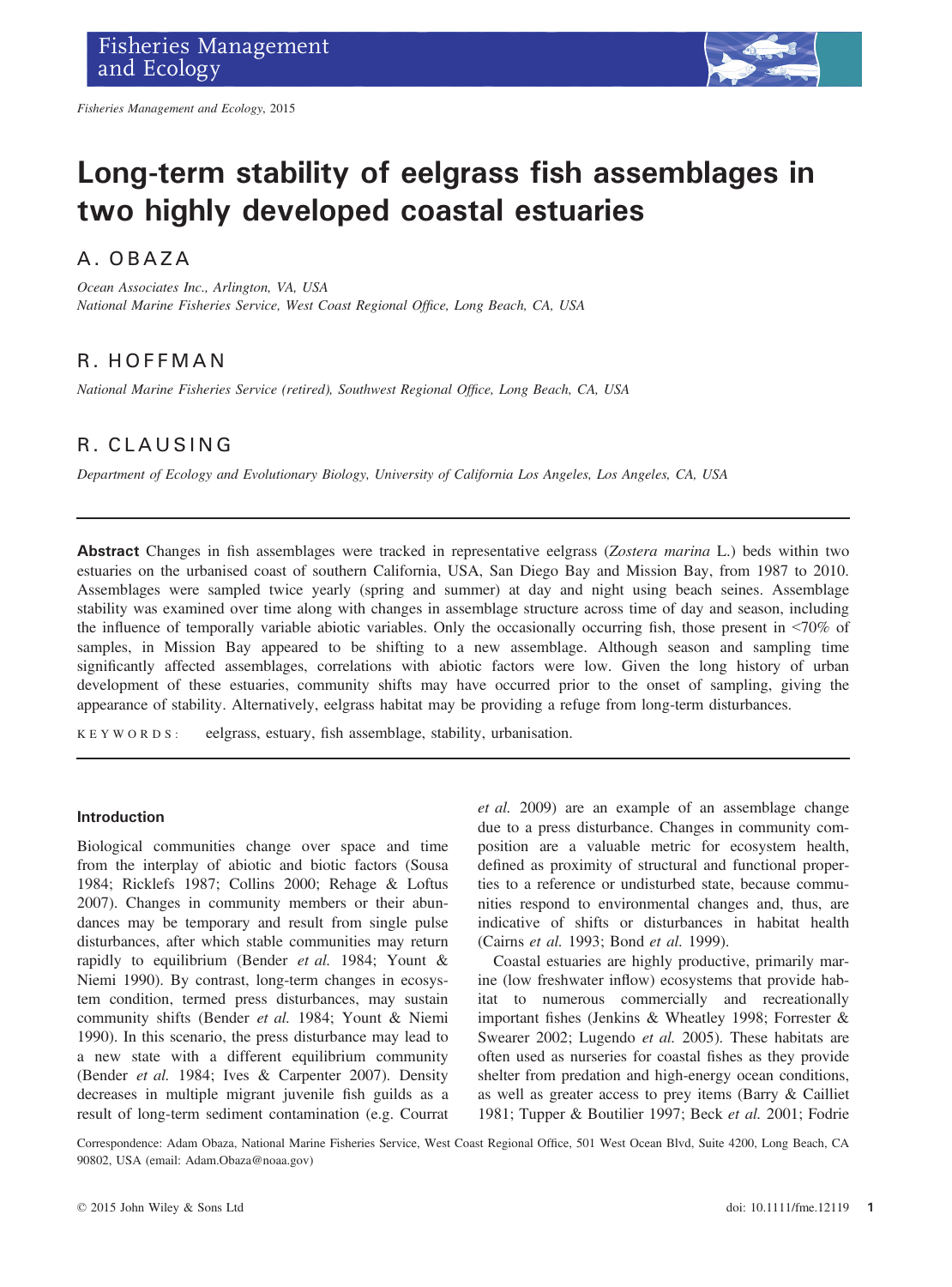et al. 2009). Moreover, eelgrass, Zostera marina L., that frequently grows on soft substrate within these coastal estuaries increases three-dimensional habitat structure, providing protection for juvenile fishes (Hoffman 1986). Habitats that provide nursery function are vital for fish populations because they can alleviate the bottlenecks that often occur in early life-stages by decreasing predation risk and increasing growth rates (Irlandi & Crawford 1997; Limburg 2001). Thus, because juvenile fish and later stages of certain fish species are dependent on these seagrass beds for survival, changes in fish assemblages in particular provide a biologically meaningful measure of habitat health as well as insight into habitat productivity.

In southern California, estuaries and lagoons historically covered approximately  $220 \text{ km}^2$  of the coastline. Throughout California, population growth and development throughout the 20th century has resulted in the reduction of wetland habitat area by over 90% (Zedler 1996; Larson 2001). The remaining habitats are anthropogenically altered by waste inputs, shoreline manipulation and invasive species, resulting in diminished water quality, habitat fragmentation and changes in species composition. While there is no estimate of historic eelgrass coverage throughout southern California's bays and estuaries, decreased water quality, channel dredging to depths below the limits of eelgrass survival and construction of docks and piers that shade eelgrass habitat have eliminated much of its historic habitat. In impacted systems such as these, it is likely that previously diverse biological communities have changed directionally towards dominance by tolerant and generalist species (Weaver & Garman 1994; Bilkovic & Roggero 2008). Under these chronic, or press, disturbances, community change is likely to occur over many years rather than as an immediate transformation after a catastrophic incident, or pulse disturbance, such as an oil spill (Konrad & Booth 2005). Development over the past century of southern California estuaries may have slowly changed the fish assemblage (e.g. Marvier et al. 2004; Devictor et al. 2008). In addition, projections of climate change and persistent population growth suggest anthropogenic pressures on California coastal ecosystems will only continue to intensify and influence biological communities (Whitfield & Elliott 2002; Harley et al. 2006). Understanding how communities respond to the long term, diverse pressures in urbanised systems will aid in focusing management efforts and offsetting these impacts, as well as in developing their use as indicators of habitat health.

Long-term community data are invaluable for establishing a system's biological baseline to understand the consequences of anthropogenic impacts (Connell et al.

2008) and for examining environmental changes over time (Perry *et al.* 2005). Unfortunately, because of the time and resources required, such datasets are relatively rare in the literature. An additional benefit of long-term data is the ability to analyse stability, defined as resistance to changes in composition over time, as an indicator of changes in ecosystem health (Cairns et al. 1993; Fleeger et al. 2003; Rohr et al. 2006). Univariate response variables, such as species diversity and species richness, may be too coarse to describe complex longterm community dynamics (Collins et al. 2008). Instead, multivariate techniques are used to tease apart more complex community changes (Hewitt et al. 2005). Fish assemblages are ideal candidates for long-term studies of habitat health because they typically encompass a range of life histories, trophic levels and functional guilds that may express variable responses to stressors (Araujo et al. 2000; Harrison & Whitfield 2004). In addition, many fish are relatively long lived, can disperse away from stressed habitats and have economic and recreational importance (Whitfield & Elliott 2002). In this study, an eelgrass bed fish assemblage was sampled in two adjacent, impacted estuaries twice annually during both day and night for 24 years to examine long-term dynamics and assemblage stability in two estuarine eelgrass beds with densely populated and urbanised surroundings. In both bays, fish assemblages are hypothesised to show directional change over time as development increases around these estuaries.

#### **Methods**

#### Study site

Data were collected in San Diego Bay and Mission Bay, two highly developed coastal estuaries located in San Diego, California, USA. San Diego Bay (32.68 N, 117.15 W) abuts downtown San Diego and has a surface area of 49 km<sup>2</sup>. It is located within the Pueblo, Sweetwater and Otay watersheds that total approximately 1150 km2 . The primary land uses within these watersheds are urban or residential with an estimated 950 000 residents total. San Diego Bay is primarily influenced by mixed semidiurnal tidal flux as freshwater input is mostly limited to rain events. It also serves as a major seaport for the US Navy as well as many recreational vessels. Water quality was severely compromised in San Diego Bay during the early and mid-20th century from sewage discharge, industrial waste and oil leaks (Peeling 1974). Regulations enacted in the 1960s through 1990s improved water quality, although anthropogenic toxins remained in the sediments for decades and continue to be present in those locations that have not been subject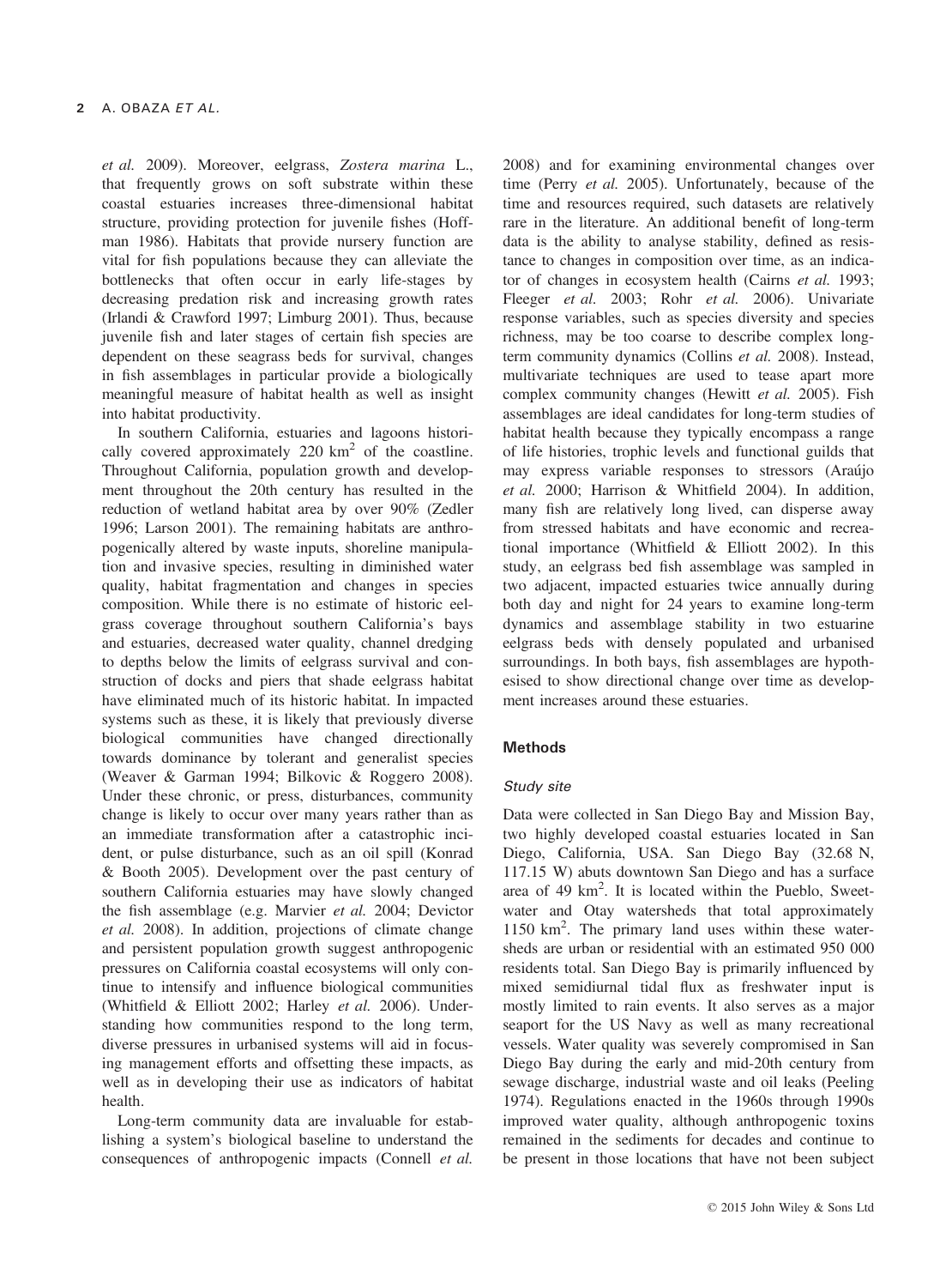to mandated contaminant remediation (Fairey et al. 1998). Eelgrass is abundant in southern portions of San Diego Bay where little dredging has occurred but is relatively sparse in northern sections of the bay that are more developed and have been deepened for large vessels. Total eelgrass coverage in San Diego Bay was estimated at  $5.3 \text{ km}^2$  in 2008 (Merkel & Associates, Inc. 2009).

Mission Bay (32.78 N, 117.23 W) is a 17.1 km<sup>2</sup> coastal estuary several miles north of downtown San Diego. It is located within the Mission Bay Watershed that is  $174 \text{ km}^2$  and contains approximately  $236\text{ }000 \text{ res}$ idents. The primary land uses in the watershed are residential, commercial/industrial and parkland. Freshwater input into Mission Bay is also limited mainly to rain events and, thus, is primarily influenced by mixed semidiurnal tidal flux. Once a tidal marsh, dredge and fill activities changed Mission Bay into an aquatic recreational park with over 5 000 000 visitors annually, although a few remnant marshes are still present (Gabrielson 2002). Total eelgrass coverage in Mission Bay was estimated at 4.0  $km^2$  in 2013 (Merkel & Associates, Inc. 2013). While it never received the industrial pollution of San Diego Bay, Mission Bay does receive urban run-off and disturbance from recreational activities and private boat storage. Despite these disturbances, the eelgrass beds in each bay have proven resilient and represent a large proportion of eelgrass habitat in southern California (Olsen et al. 2014).

#### Sampling methods

Sampling of nearshore fish assemblages was conducted during spring and summer months in San Diego and Mission Bays from 1987 through 2010. Samples were taken at one location in each bay: north of the Coronado Bridge on the western coast of San Diego Bay (32.69,  $-117.16$ ) and the eastern coast of Sail Bay in Mission Bay  $(32.79, -117.24; Fig. 1)$ . Eelgrass beds were persistent at each site throughout the sampling period (R. Hoffman, personal observation), although no data were taken on areal extent or density. Fishes were sampled using a 25-m beach seine (mesh size 5 mm) in nearshore (<40 m from shore) eelgrass beds. The seine was moved perpendicular to the shoreline starting from the bayward extent of the sampling area to the shoreline. A steeper intertidal/shallow subtidal slope in Mission Bay reduced the area available for sampling, resulting in shorter haul lengths compared with San Diego Bay. Thus, haul lengths were recorded for each event and catch was converted to fish  $\cdot 25 \text{ m}^{-2}$  to standardise data. Sampling took place during consecutive daytime and night-time low tides because previous research has shown diel



Figure 1. Sampling locations in Mission Bay and San Diego Bay, California.

changes in fish assemblages that are associated with different foraging patterns (Robblee & Zieman 1984; Clark et al. 2003). All fishes were measured for standard length (mm), weighed (g), identified to species (with the exception of Gobiidae) and released. Gobiidae were only identified to the family level due to difficulty in reliable field identification. In some sampling events, topsmelt, Atherinops affinis (authorities for all fishes collected in this study are in Table 1), and shiner surfperch, Cymatogaster aggregata, were too abundant for the sampling crew to count efficiently. In these cases, a random subset of 100 individuals was measured and weighed. The mean weight was then divided into the total weight of the uncounted fish to estimate the total number of individuals (Hoffman 1986).

#### Abiotic metrics

Environmental parameters included in the analysis were sea surface temperature (SST), salinity and precipitation as well as the climate indices North Pacific Gyre Oscillation (NPGO, DiLorenzo et al. 2008), El Niño (ENSO) and Pacific Decadal Oscillation (PDO, Mantua et al. 1997). Water temperature and salinity were included because they typically limit distribution in marine organisms. Salinity and SST data were obtained from the Scripps Pier long-term dataset available from the Southern California Coastal Ocean Observing System (2010). These data were considered to be accurate estimates of conditions at the sampling sites because both sites were close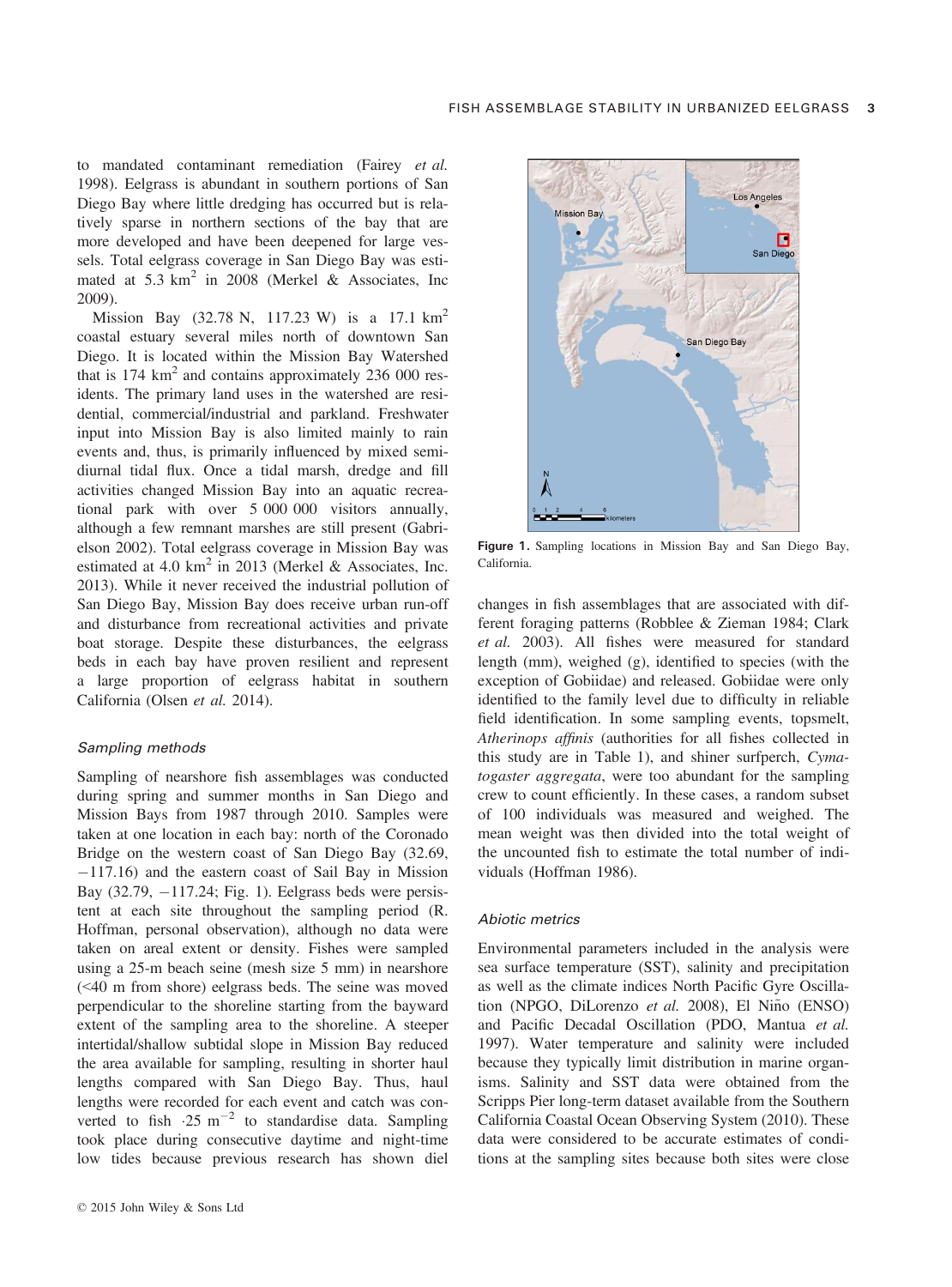#### A. OBAZA ET AL.

**Table 1.** Mean densities of fish caught (fish  $25 \text{ m}^{-2}$ ) in each bay across each season and sampling time from 1987 to 2010

| Species                                     | Common name          | Mission bay | San Diego bay |
|---------------------------------------------|----------------------|-------------|---------------|
| Atherinops affinis (Ayres)                  | Topsmelt             | 21.63       | 39.32         |
| Leuresthes tenuis (Ayres)                   | California grunion   | $\Omega$    | 6.68          |
| Engraulis mordax Girard                     | Northern anchovy     | < 0.01      | 3.76          |
| Cymatogaster aggregata Gibbons              | Shiner surfperch     | 0.8         | 1.44          |
| Gobiidae                                    | Goby family          | 0.78        | 1.43          |
| Anchoa compressa (Girard)                   | Deepbody Anchovy     | 0.01        | 1.72          |
| Heterostichus rostratus Girard              | Giant kelpfish       | 0.45        | 1.15          |
| Syngnathus leptorhynchus Girard             | Bay pipefish         | 0.47        | 0.48          |
| Paralabrax nebulifer (Girard)               | Barred sand bass     | 0.18        | 0.34          |
| Anchoa delicatissima (Girard)               | Slough anchovy       | < 0.01      | 0.41          |
| Seriphus politus Ayres                      | Oueenfish            | < 0.01      | 0.27          |
| Micrometrus minimus (Gibbons)               | Dwarf perch          | 0.43        | < 0.01        |
| Paralabrax maculatofasciatus (Steindachner) | Spotted sand bass    | 0.07        | 0.18          |
| Leptocottus armatus Girard                  | Staghorn sculpin     | 0.13        | 0.14          |
| Hypsoblennius gentilis (Girard)             | Bay blenny           | 0.12        | 0.05          |
| Embiotoca jacksoni Aggasiz                  | Black perch          | 0.14        | 0.02          |
| Albula vulpes (Linnaeus)                    | <b>Bonefish</b>      | $\Omega$    | 0.05          |
| Hypsopsetta guttulata (Girard)              | Diamond turbot       | 0.01        | 0.05          |
| Gibbonsia elegans (Cooper)                  | Spotted kelp fish    | 0.04        | 0.02          |
| Paralichthys californicus (Ayres)           | California halibut   | 0.03        | 0.02          |
| Paralabrax clathratus (Girard)              | Kelp bass            | 0.04        | 0.01          |
| Fundulus parvipinnis Girard                 | California killifish | 0.05        | < 0.01        |

enough to the mouth of the bay to receive adequate flushing (J. Largier, personal communication). Further from the mouth, both of these estuaries become hypersaline (Largier et al. 1997). Precipitation was included as a surrogate for pollution because the primary mode of contaminant introduction into these estuaries is urban run-off (e.g. nutrients resulting in bacterial blooms and pesticides) and not point sources (DiGiacomo et al. 2004). Precipitation data were obtained from a compilation of historic National Weather Service data for San Diego (Stokes 2010). Because these data are from a personal site and not a government or academic institution, results from 1987 to 2006 were validated with the Western Regional Climate Center database (2006). Data from the Western Regional Climate Center were not used in the analysis because data only extended to 2006. Climate indices (NPGO, ENSO, PDO) were included because the data were collected on a large enough time scale that they may influence changes in fish assemblages. Pacific Decadal Oscillation data were taken from the University of Washington Joint Institute for the Study of the Atmosphere and Ocean (Mantua & Hare 2010). ENSO data were taken from the National Oceanic and Atmospheric Administration (2010) and the NPGO index from DiLorenzo et al. (2008).

#### Data analysis

The length of each seine haul varied among sampling events; therefore, data were standardised by dividing

catch by sampling distance to give densities for each species. As sampling efforts were identical, data of night and day samples in both seasons were pooled within year to create a mean annual record for each sampling location. To examine coarse assemblage changes over time, means were used to calculate standard univariate diversity measures including the Shannon–Wiener index and species richness density, which was used because variable seine lengths would bias absolute species richness values.

All data were analysed using the R programming language (version 2.15.3, R Core Team 2013). The effects of seasonal and diel sampling time as well as sampling location on assemblage structure were analysed using a two-way analysis of similarity (ANOSIM), a non-parametric permutation procedure. This procedure is used to test for differences between or among predetermined sampling groups by determining the distance (similarity) among these groups based on the relative abundance of species. A Bray–Curtis dissimilarity matrix was created using fourth root transformed relative fish abundance data. ANOSIM was performed on the Bray–Curtis dissimilarity matrix with time of day and season as factors. The test statistic, R, is constrained between  $-1$  and 1, where positive values indicate differences among groups. To determine species-specific contribution to differences in the fish assemblage, a Similarity Percentages (SIM-PER; R Package 'Vegan'; Oksanen et al. 2013) procedure was performed on the assemblage relative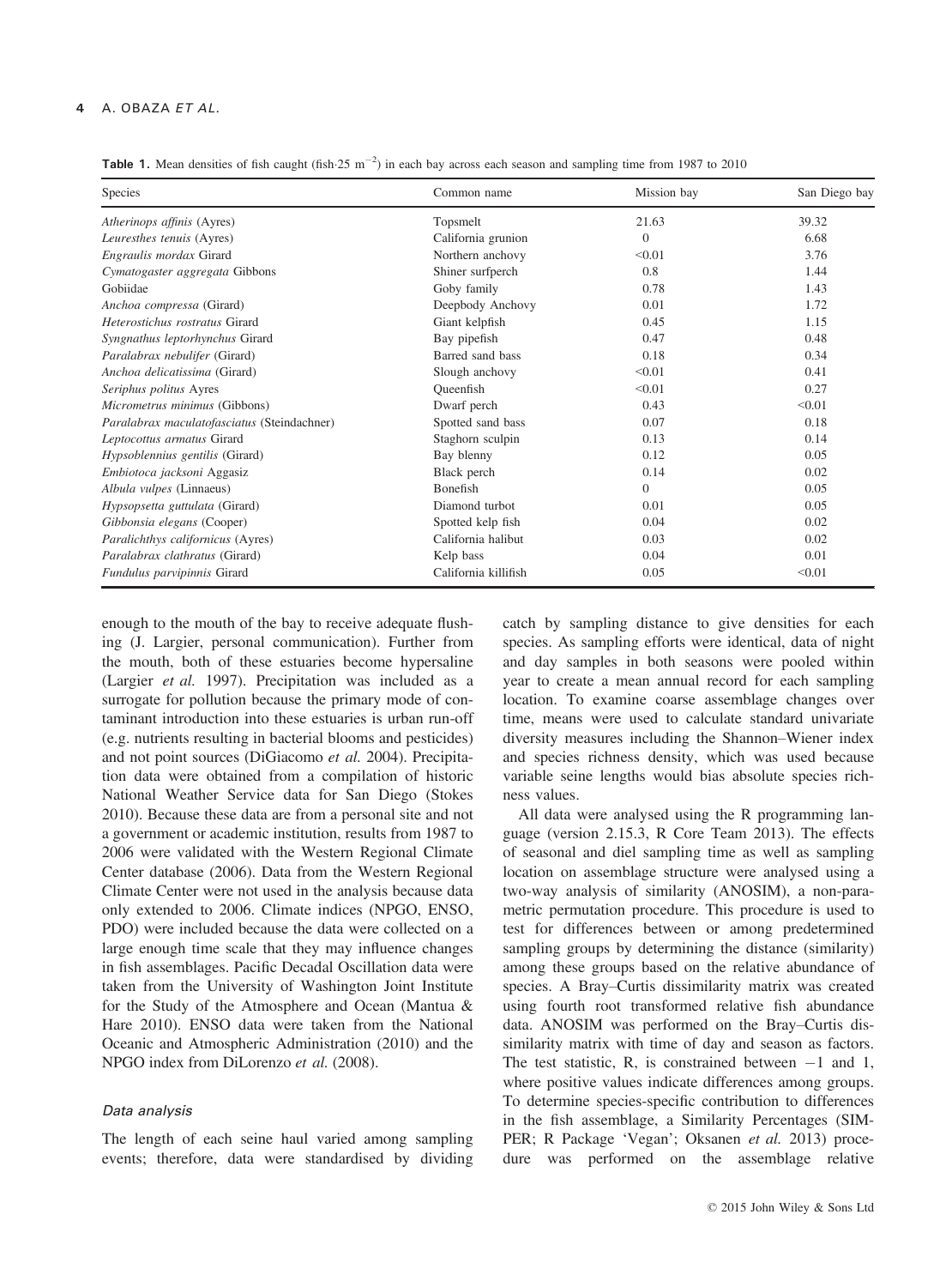abundance data using time of day and season as factors. This procedure returns the species most responsible for assemblage differences between sampling groups. The effect of sampling location on assemblage structure was examined using a non-metric multidimensional scaling plot (NMDS; package 'Vegan'; Oksanen et al. 2013). This plot displays the relative association among species assemblages in each sample. The process of fitting multidimensional assemblage data into only a few axes (ordination) may cause a deviation in results. The measure of this distortion is 'stress', and it ranges from 0 to 1 where lower values indicate less distortion. The non-parametric BIO-ENV procedure (Clarke & Ainsworth 1993) was used to determine the effect of environmental data on assemblage structure. This method calculates the Spearman rank correlation  $(\rho)$  between ranked fish assemblage and environmental similarity matrices based on Bray– Curtis distance. The correlation coefficients show the best combination of environmental variables that explain the biotic assemblage. All combinations of the environmental variables described above were included in the BIO-ENV analysis. Because assemblages from day and night samples were found to be different using ANOSIM  $(P = 0.002, R = 0.08)$ , day and night data were analysed separately in the BIO-ENV procedure. Although there were also differences between spring and summer assemblages, they were analysed together because the environmental variables in the analysis should capture the seasonal changes. That is, the model incorporates variables such as temperature and salinity that vary seasonally and may drive assemblage changes. Only those species present in >15% of all sampling events were included in these analyses to reduce bias from rare species (McCune & Grace 2002). Density of those species in <15% of samples was compared before and after 2000 to determine whether any substantial changes occurred during the sampling period that would not have been evident in multivariate analysis.

Community stability over time was assessed with mean rank shift and time lag analysis. Mean rank shift measures the change in species rank abundance over time using the following equation:

$$
MRS = \sum_{i=1}^{n} (|R_{i,t+1} - R_{i,t}|)/n
$$
 (1)

where *n* is the number of years, *t* is the year, and  $R_{i,t}$  is the relative rank of species  $i$  in year  $t$  (Collins  $et$  al. 2008). In unstable communities, species will exhibit high variation in relative abundance and therefore increased values of mean rank shift. This analysis is non-statistical but effectively illustrates relative stability (Robinson & Yakimishyn 2013), with lower values of mean rank shift indicating a more stable community (e.g. <4; Collins et al. 2008). Estuarine fish assemblages are typically dominated by a subset of core species that may conceal changes in other species. Therefore, species found in over 70% of years were considered core species and analysed separately from occasional species (those found in <70% of years) in the mean rank shift analysis (Magurran & Henderson 2003; Robinson & Yakimishyn 2013).

Time lag analysis (Collins 2000) provides a statistical test for directional community change over time. Euclidean distance is calculated using mean annual density between each year combination within an estuary, then plotted against each time lag (the time difference between compared assemblages) from the sampling period. The results are used in a linear regression with Euclidean distance as the dependent variable and the square root of time lag length as the independent variable. The square root of the time lag is taken to reduce the effect of fewer data points at higher time lags. A significantly positive slope indicates the community is undergoing directional change towards a novel community, while a significantly negative linear regression line indicates the community is undergoing directional change towards the structure of a previously sampled assemblage (Collins et al. 2008). A non-significant regression suggests stochastic variation.

#### **Results**

A total of 209 299 individuals of 50 species were caught during 168 sampling events in San Diego Bay and Mission Bay from 1987 to 2010. Densities were typically between 15 and 100 fish  $\cdot$  25 m<sup>-2</sup> in both sites. Fish density in Mission Bay fluctuated little throughout the sampling period, while fish density in San Diego Bay was more variable over time, increasing from 1998 through 2003, then decreasing through the conclusion of sampling in 2010 (Fig. 2). The density increase was related to higher catch of A. affinis, Leuresthes tenuis, Anchoa delicatissima and Engraulis mordax, although A. affinis was the only species with consistently high density during those years. A spawning event of L. tenuis at the sampling site and large schools of A. delicatissima and E. mordax were the other causes of density increase in San Diego Bay during that time period. Such schools were likely to be present in all years, but not encountered during sampling. Atherinops affinis was the most abundant species in both estuaries (Table 1). Leuresthes tenuis and E. mordax were almost exclusively found in San Diego Bay and only in a few samples. Cymatogaster aggregata, Gobiidae, Heterostichus rostratus, Syngnathus leptorhynchus and Paralabrax nebulifer were all common at both sampling sites.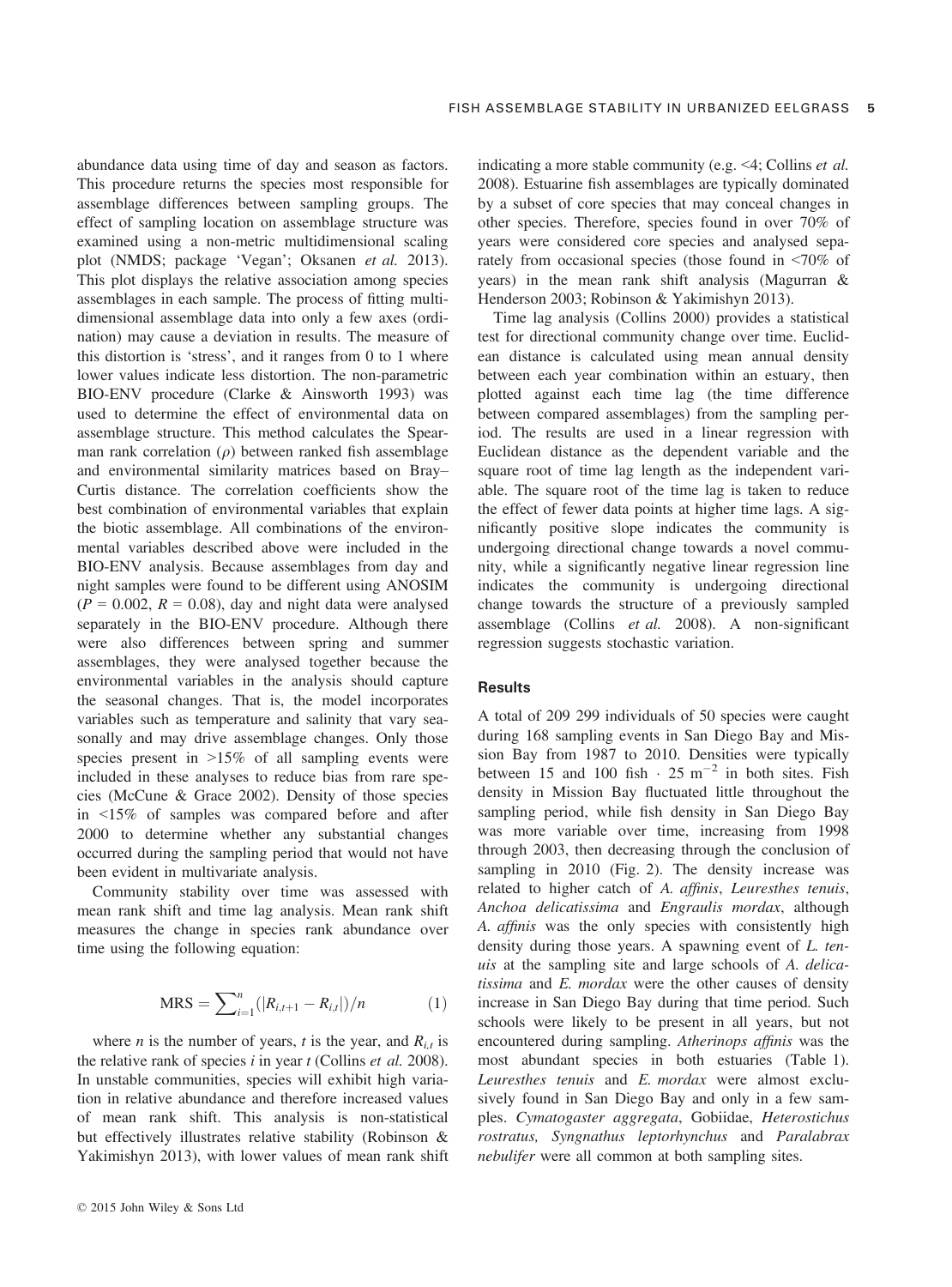Species richness density was generally higher and exhibited greater fluctuations in Mission Bay than in San Diego Bay (Fig. 3), although this may have been an artefact of shorter seine hauls; it is possible that the number of species in each haul from San Diego Bay and Mission Bay was similar, but that the increased length of San Diego Bay hauls decreased richness density. In contrast, and with only a few exceptions, Shannon–Wiener diversity was similar at both sampling sites over time and fluctuated together (Fig. 4). As most samples were dominated by a few species, the Shannon–Wiener index values were typically low, ranging between 0.5 and 1.

Assemblages differed significantly between seasons and sampling time for both San Diego Bay (two-way ANOSIM,  $P = 0.002$ ,  $R = 0.08$  and Mission Bay  $(P = 0.001, R = 0.1)$  and also differed between sampling sites ( $P = 0.001$ ,  $R = 0.07$ ; Fig. 5). SIMPER analysis found that A. affinis, C. aggregata and Gobiidae were typically responsible for the assemblage differences among the sample groups at the compared sampling times (Tables 2 and 3). In the analysis of rare fish in San Diego Bay, Anchoa delicatissima (0.57 fish  $\cdot$  25 m<sup>-2</sup>), Seriphus politus  $(0.42 \text{ fish} \cdot 25 \text{ m}^{-2})$  and Engraulis mordax  $(1.22 \text{ fish} \cdot 25 \text{ m}^{-2})$  decreased from the first to the second sampling period, while Anchoa compressa  $(1.85 \text{ fish} \cdot 25 \text{ m}^{-2})$  increased. In Mission Bay, only Micrometrus minimus  $(0.81 \text{ fish} \cdot 25 \text{ m}^{-2})$  decreased

substantially, and no fish present in <15% of all samples increased notably.

According to BIO-ENV analyses, the correlation between abiotic factors and fish assemblage structure was low for all four combinations of season and estuary (San Diego Bay day and night, Mission Bay day and night; Table 4). Salinity, precipitation and water temperature were the most frequent factors influencing assemblages, although their effects were weak  $(0.058 \le \rho \le 0.291)$ ; Clarke & Ainsworth 1993). Climatic variables were not considered important in structuring these assemblages, as the single significant climatic factor, ENSO, was only included in the best model output for the San Diego Bay day assemblage. However, small changes likely related to climate did occasionally occur. For example, the tropical species, Albula vulpes, was collected San Diego Bay following the strong ENSO event of 1998 but was absent in every other year.

In San Diego Bay, the core and occasional fish assemblage did not undergo directional change over the course of sampling, as indicated by an insignificant, though negative, linear regression in the time lag analysis (Fig. 6a and 6b; Core:  $F_{1,208} = 1.11$ ,  $P = 0.293$ , Adj  $R^2 = 0.001$ ; Occasional:  $F_{1,208} = 2.502$ ,  $P = 0.115$ , Adj  $R^2 = 0.007$ ). The core fish assemblage in Mission Bay also showed no directional change (Fig. 6c,  $F_{1,252} = 0.053$ ,  $P = 0.819$ , Adj  $R^2 = -0.004$ , but time lag analysis indicated the



Figure 2. Mean total fish density per year in Mission Bay and San Diego Bay. Vertical bars are standard error.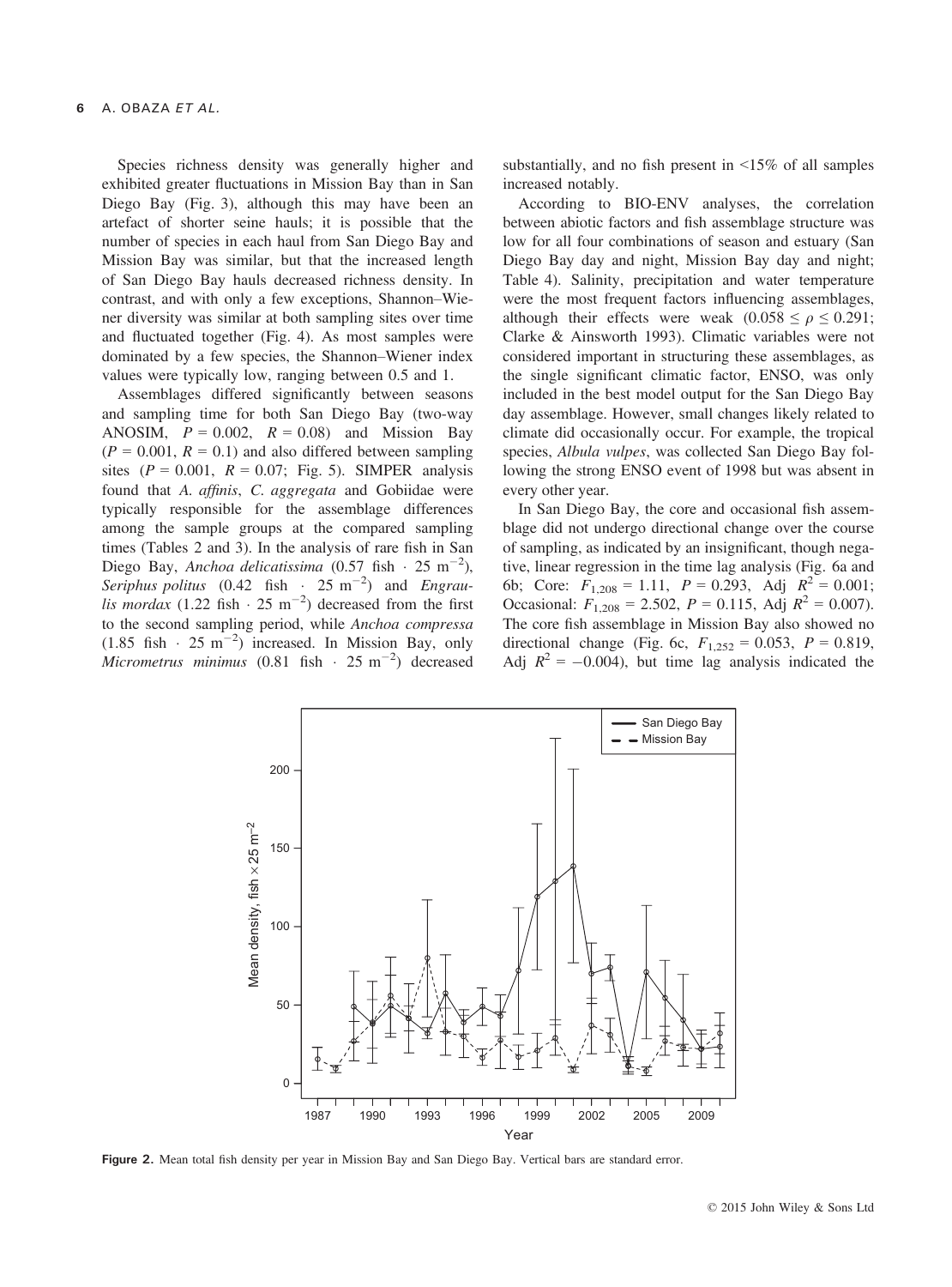

Figure 3. Mean fish species richness density each year in Mission Bay and San Diego Bay. Vertical bars are standard error.



Figure 4. Mean Shannon-Wiener diversity index in Mission Bay and San Diego Bay, vertical bars are standard error.

occasional fish assemblage underwent directional change towards a new assemblage structure (Fig. 6d,  $F_{1,251} = 46.88$ ,  $P < 0.001$ , Adj.  $R^2 = 0$ . 154; Collins

2000). Mean rank shift, the measure of species abundance rank changes within a community over time, was similar for the core fish assemblages in Mission Bay and San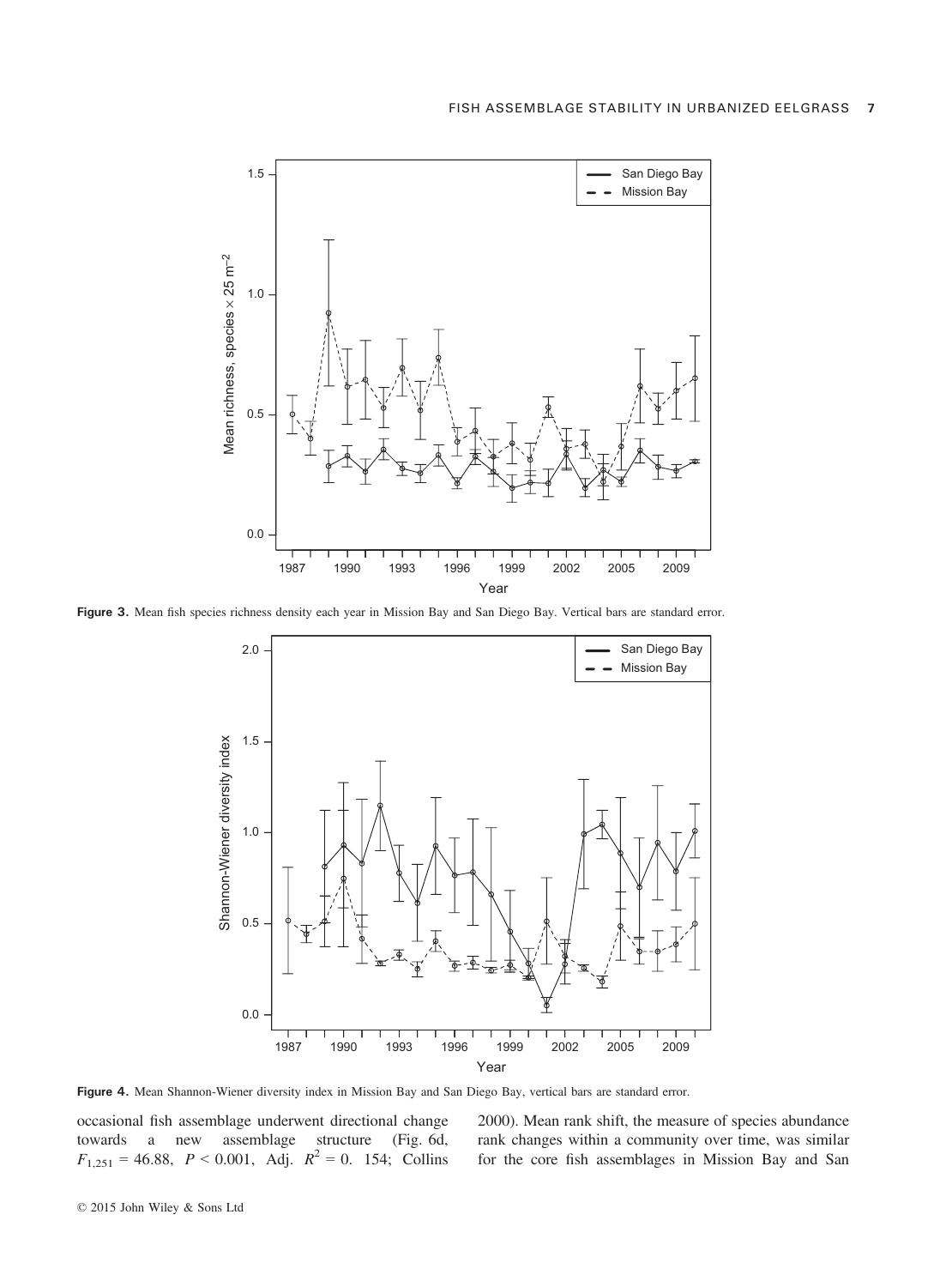Table 2. San Diego Bay SIMPER results of pairwise comparison of assemblage composition during spring and summer seasons and day and night time sampling periods

|                         | Spring |              |                     |  |  |
|-------------------------|--------|--------------|---------------------|--|--|
| Species                 | day    | Spring night | Contribution $(\%)$ |  |  |
| Atherinops affinis      | 0.723  | 0.539        | 40.36               |  |  |
| Cymatogaster aggregata  | 0.095  | 0.209        | 23.55               |  |  |
| Gobiidae                | 0.055  | 0.088        | 11.47               |  |  |
| <b>Total Abundance</b>  | 39999  | 29447        |                     |  |  |
|                         | Spring |              |                     |  |  |
| Species                 | day    | Summer day   | Contribution $(\%)$ |  |  |
| Atherinops affinis      | 0.723  | 0.761        | 38.54               |  |  |
| Cymatogaster aggregata  | 0.095  | 0.017        | 13.17               |  |  |
| Anchoa compressa        | 0.011  | 0.052        | 8.77                |  |  |
| Heterostichus rostratus | 0.03   | 0.057        | 8.44                |  |  |
| <b>Total Abundance</b>  | 39999  | 31348        |                     |  |  |
|                         | Spring | Summer       |                     |  |  |
| Species                 | day    | night        | Contribution $(\%)$ |  |  |
| Atherinops affinis      | 0.723  | 0.848        | 41.53               |  |  |
| Cymatogaster aggregata  | 0.095  | 0.035        | 18.04               |  |  |
| Gobiidae                | 0.055  | 0.014        | 9.82                |  |  |
| Heterostichus           | 0.03   | 0.052        | 8.98                |  |  |
| rostratus               |        |              |                     |  |  |
| <b>Total Abundance</b>  | 39999  | 35050        |                     |  |  |
|                         | Spring |              |                     |  |  |
| Species                 | night  | Summer day   | Contribution $(\%)$ |  |  |
| Atherinops affinis      | 0.539  | 0.761        | 39.41               |  |  |
| Cymatogaster aggregata  | 0.21   | 0.117        | 21.06               |  |  |
| Gobiidae                | 0.088  | 0.014        | 8.94                |  |  |
| <b>Total Abundance</b>  | 29447  | 31348        |                     |  |  |
|                         | Spring | Summer       |                     |  |  |
| Species                 | night  | night        | Contribution $(\%)$ |  |  |
| Atherinops affinis      | 0.539  | 0.848        | 44.97               |  |  |
| Cymatogaster aggregata  | 0.21   | 0.035        | 23.8                |  |  |
| Gobiidae                | 0.088  | 0.014        | 10.14               |  |  |
| <b>Total Abundance</b>  | 29447  | 35050        |                     |  |  |
|                         | Summer |              |                     |  |  |
| Species                 | day    | Summer night | Contribution (%)    |  |  |
| Atherinops affinis      | 0.761  | 0.848        | 41.39               |  |  |
| Heterostichus rostratus | 0.057  | 0.052        | 11.27               |  |  |
| Anchoa compressa        | 0.052  | 0.002        | 10.77               |  |  |
| Anchoa delicatissima    | 0.053  | 0.001        | 10.71               |  |  |
| <b>Total Abundance</b>  | 31348  | 35050        |                     |  |  |

Table 3. Mission Bay SIMPER results of pairwise comparison of assemblage composition during spring and summer seasons and day and night time periods

| Species                  | Spring<br>day | Spring night  | Contribution (%)     |  |  |
|--------------------------|---------------|---------------|----------------------|--|--|
|                          |               |               |                      |  |  |
| Atherinops affinis       | 0.663         | 0.683         | 35.51                |  |  |
| Cymatogaster aggregata   | 0.075         | 0.112         | 18.6                 |  |  |
| Gobiidae                 | 0.061<br>6784 | 0.054<br>9215 | 11.55                |  |  |
| <b>Total Abundance</b>   |               |               |                      |  |  |
|                          | Spring        |               |                      |  |  |
| Species                  | day           | Summer night  | Contribution $(\% )$ |  |  |
| Atherinops affinis       | 0.663         | 0.911         | 43.21                |  |  |
| Cymatogaster aggregata   | 0.075         | 0.005         | 11.78                |  |  |
| Gobiidae                 | 0.061         | 0.017         | 10.32                |  |  |
| <b>Total Abundance</b>   | 6784          | 18140         |                      |  |  |
|                          | Spring        |               |                      |  |  |
| Species                  | day           | Summer day    | Contribution $(\%)$  |  |  |
| Atherinops affinis       | 0.663         | 0.795         | 39.06                |  |  |
| Syngnathus leptorhynchus | 0.062         | 0.077         | 13.44                |  |  |
| Cymatogaster aggregata   | 0.075         | 0.008         | 10.5                 |  |  |
| <b>Total Abundance</b>   | 6784          | 7745          |                      |  |  |
|                          | Spring        | Summer        |                      |  |  |
| Species                  | night         | night         | Contribution $(\%)$  |  |  |
| Atherinops affinis       | 0.683         | 0.911         | 43.33                |  |  |
| Cymatogaster aggregata   | 0.112         | 0.005         | 19.34                |  |  |
| Gobiidae                 | 0.054         | 0.017         | 8.82                 |  |  |
| <b>Total Abundance</b>   | 9215          | 18140         |                      |  |  |
|                          | Spring        |               |                      |  |  |
| Species                  | night         | Summer day    | Contribution $(\%)$  |  |  |
| Atherinops affinis       | 0.683         | 0.795         | 37.68                |  |  |
| Cymatogaster aggregata   | 0.112         | 0.008         | 16.13                |  |  |
| Syngnathus leptorhynchus | 0.023         | 0.077         | 10.84                |  |  |
| Micrometrus minimus      | 0.019         | 0.058         | 9.37                 |  |  |
| <b>Total Abundance</b>   | 9215          | 7745          |                      |  |  |
|                          | Summer        | Summer        |                      |  |  |
| Species                  | night         | day           | Contribution $(\%)$  |  |  |
| Atherinops affinis       | 0.911         | 0.795         | 40.79                |  |  |
| Syngnathus leptorhynchus | 0.012         | 0.077         | 17.92                |  |  |
| Micrometrus minimus      | 0.01          | 0.058         | 14.32                |  |  |
| <b>Total Abundance</b>   | 18140         | 7745          |                      |  |  |

Diego Bay, with a maximum value of 2.6 (Fig. 7). The occasional fish assemblage exhibited more variation than the core assemblage, with greater mean rank shift in both San Diego and Mission Bay and most values between two and six. From 2001 to 2005, mean rank shift in San Diego Bay was >5 and substantially higher (mean difference  $= 2.69$ ) than Mission Bay.

#### **Discussion**

Despite increasing urbanisation around both Mission Bay and San Diego Bay through the duration of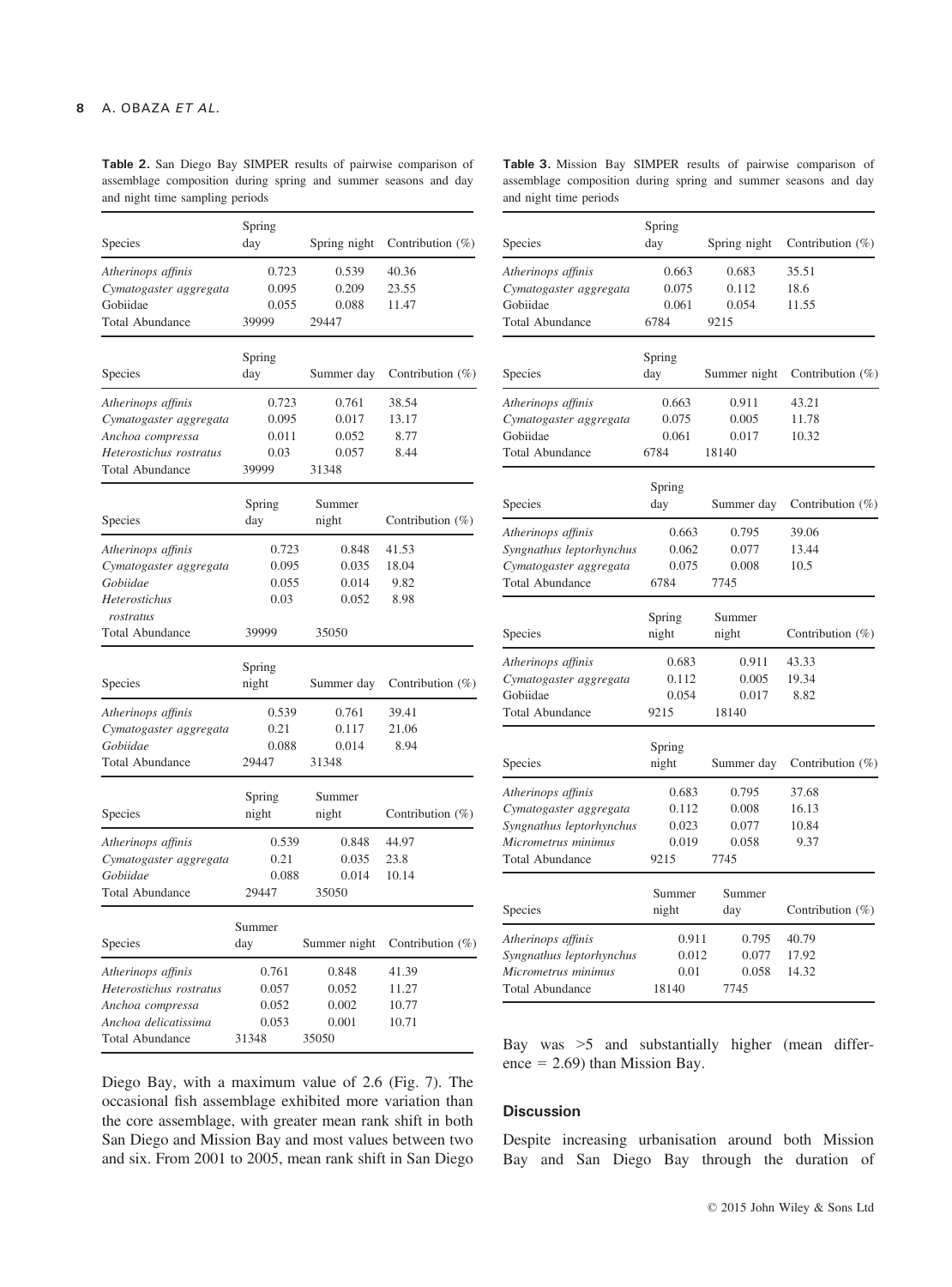

Figure 5. Non-metric multidimensional scaling plot of assemblage structure between San Diego Bay and Mission Bay.

Table 4. Best-fit models determining the explanatory role of environmental variables in fish assemblage composition using the BIO-ENV procedure;  $E = ENSO$ ,  $P = \text{precipitation}$ ,  $S = \text{sality}$  and  $T = \text{temperature}$ . ature

| Location           | Time of day | Correlation | Variables |
|--------------------|-------------|-------------|-----------|
| San Diego Bay      | Day         | 0.184       | S, E      |
| San Diego Bay      | Night       | 0.291       | P. T. S   |
| <b>Mission Bay</b> | Day         | 0.058       | P         |
| <b>Mission Bay</b> | Night       | 0.241       | P.T       |

sampling (Table 5), fish assemblages did not show large impacts or instability in richness, diversity or assemblage composition at either site with the exception of the occasional fish assemblage in Mission Bay. In fact, the fishes recorded during these sampling events were typical of other nearshore southern California estuarine assemblages (Allen et al. 1983, 2002). However, this is not a guarantee of habitat health as there are no pristine estuaries in southern California to serve as a baseline or reference. Six of the ten (e.g. A. affinis, C. aggregata, E. mordax) most common species encountered in this study were shared with other sampling efforts in San Diego Bay, suggesting a degree of similarity among studies, although they are not statistically comparable because data were collected using different methods (Allen et al. 2002). Relatively high flushing rates in both estuaries are likely to reduce local variation in physical conditions such as temperature and salinity and stressors such as pollution (Largier et al.1997); thus, it is expected that assemblage structure will be more strongly driven by large-scale processes than local variability. As such,

eelgrass fish assemblages at these sites may be subject to similar disturbances as other eelgrass habitats within each of these systems. However, this study is not a comprehensive comparison of fish assemblages in each estuary, but instead an exploration of assemblage stability in two estuarine eelgrass beds with highly urbanised watersheds.

The persistence of eelgrass habitat throughout sampling in both the Mission Bay and San Diego Bay sites may have promoted stability by providing a productive, sheltered habitat for juvenile and adult fishes in spite of increasing urbanisation in the watershed and associated anthropogenic stressors. Substantial shifts occurred in demersal fish assemblages over 50 years of anthropogenic impacts in Lake Ponchartrain, Louisiana, where changes in nearshore fish assemblages were less pronounced and more diffuse, and the effects of development were more pronounced in deeper benthic habitat (O'Connell et al. 2004). In San Diego and Mission Bays, nearshore communities may be subject to less direct disturbance than deeper channels that are routinely dredged and, thus, may be more stable. However, it is possible that press disturbances are affecting these eelgrass assemblages, but changes in structure have remained undetected due to substantial time lags (Fitzgerald et al. 1998; Borja et al. 2010). In addition, future community changes may be accelerated by the combination of climate change with continued alteration of habitat and water quality. However, these data suggest that significant change has not occurred during the course of this study.

The long-term community change that occurred in the occasional fish assemblage of the Mission Bay sampling site, but not at the San Diego Bay sampling site, may be due to the longer history of human impacts in San Diego Bay. Thus, it is possible that the San Diego Bay fish assemblages had already undergone a major shift; unfortunately, baseline fish assemblage structure data prior to 1987 are not available. Both sampling locations are in urbanised estuaries that receive contaminated run-off (e.g. excess nutrients, pesticides), fishing pressure and continued coastal development. San Diego Bay, however, is likely a more disturbed system as it supports a major port complex, a large portion of the US Navy Pacific Fleet and has a substantially greater percentage of altered shoreline. In contrast, Mission Bay has historically been used for residential, commercial and recreational purposes. Despite improvements in water quality from the mid 20th century (Peeling 1974), sediments in the vicinity of the San Diego Bay sampling site are more toxic than those in the vicinity of the Mission Bay sampling site (Fairey et al. 1998). As a result, it is also possible that the fish assemblage in this vegetated section of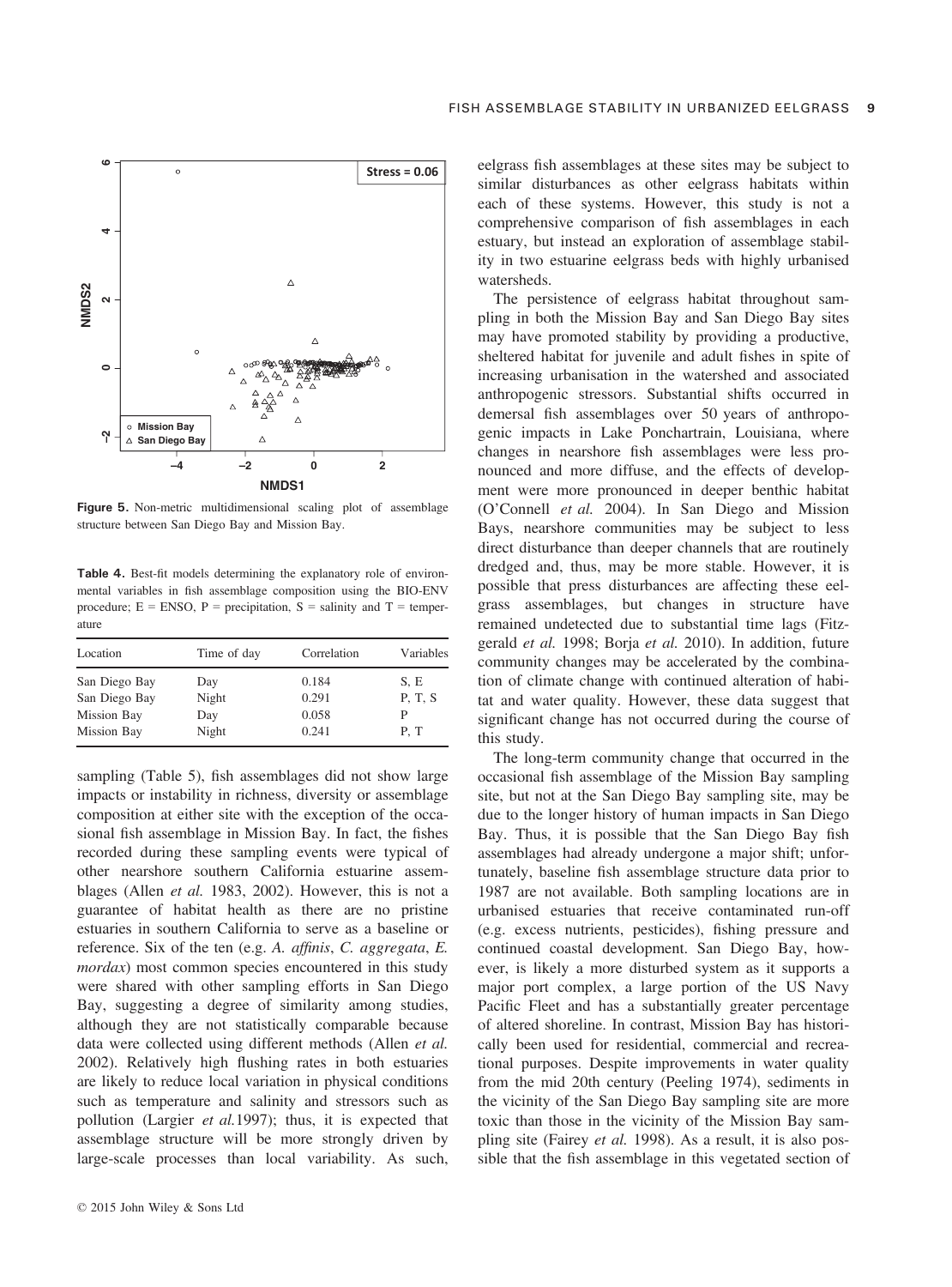

Figure 6. Time lag analysis of fish assemblages based on mean annual density for (a) the San Diego Bay core assemblage, (b) San Diego Bay occasional assemblage, (c) Mission Bay core assemblage and (d) Mission Bay occasional fish assemblage. Euclidean distance of each sample is plotted against the square root of time lag.

San Diego Bay shifted to its current composition before sampling commenced. The fish assemblage of the Mission Bay eelgrass habitat may still be changing towards a new assemblage.

Temporal variation in community assemblage is common in estuarine habitats (Rountree & Able 1993; Wilson & Sheaves 2001). Diel differences in both Mission Bay and San Diego Bay fish assemblage composition suggest differential habitat use, consistent with findings in other temperate and even tropical seagrass beds (Robblee & Zieman 1984; Yåñez-Arancibia et al. 1988; Guest et al. 2003; Ribeiro et al. 2006; Unsworth et al. 2007). Diel differences are attributed to increased foraging in seagrass beds at night. Data in this study support this hypothesis, as larger piscivores such as Paralabrax spp., which have been found to be nocturnal (Hobson & Chess 1986) and forage in eelgrass beds (Mendoza-Carranza & Rosales-Casian 2002), were more abundant at night. They were not abundant enough in the samples to be considered important in SIMPER analyses, although this result is notable because it suggests eelgrass is an important habitat for foraging in several recreationally important species. Studies in tropical habitats have shown that fishes move diurnally between seagrass beds

and mangroves or coral reefs (Unsworth et al. 2007). The only analogous habitats in the vicinity of the study area would be artificial reefs and breakwaters. These habitats are not native to coastal estuaries, but it is possible fishes have adapted diurnal movements to and from these habitats during the short time the structures have been in proximity to eelgrass. This hypothesis is consistent with a tracking study of adult Paralabrax clathratus that showed individuals exhibit a small home range and prefer high-relief habitat (Lowe et al. 2003). Therefore, it is possible that piscivorous fishes in these estuaries exhibit a narrow home range between heterogeneous habitat such as artificial reefs and eelgrass beds. Seasonal differences shown in fish composition were likely due to recruitment, which is more difficult to document as many of the fishes in eelgrass beds are juveniles regardless of season. While it is difficult to interpret these results in the context of urbanisation, they do provide important baseline for comparison with future studies in estuaries with similar urban settings.

Low influence of measured environmental parameters suggests biological controls may have greater importance structuring both assemblages. Low correlations between abiotic factors and fish assemblages (e.g. Malavasi et al.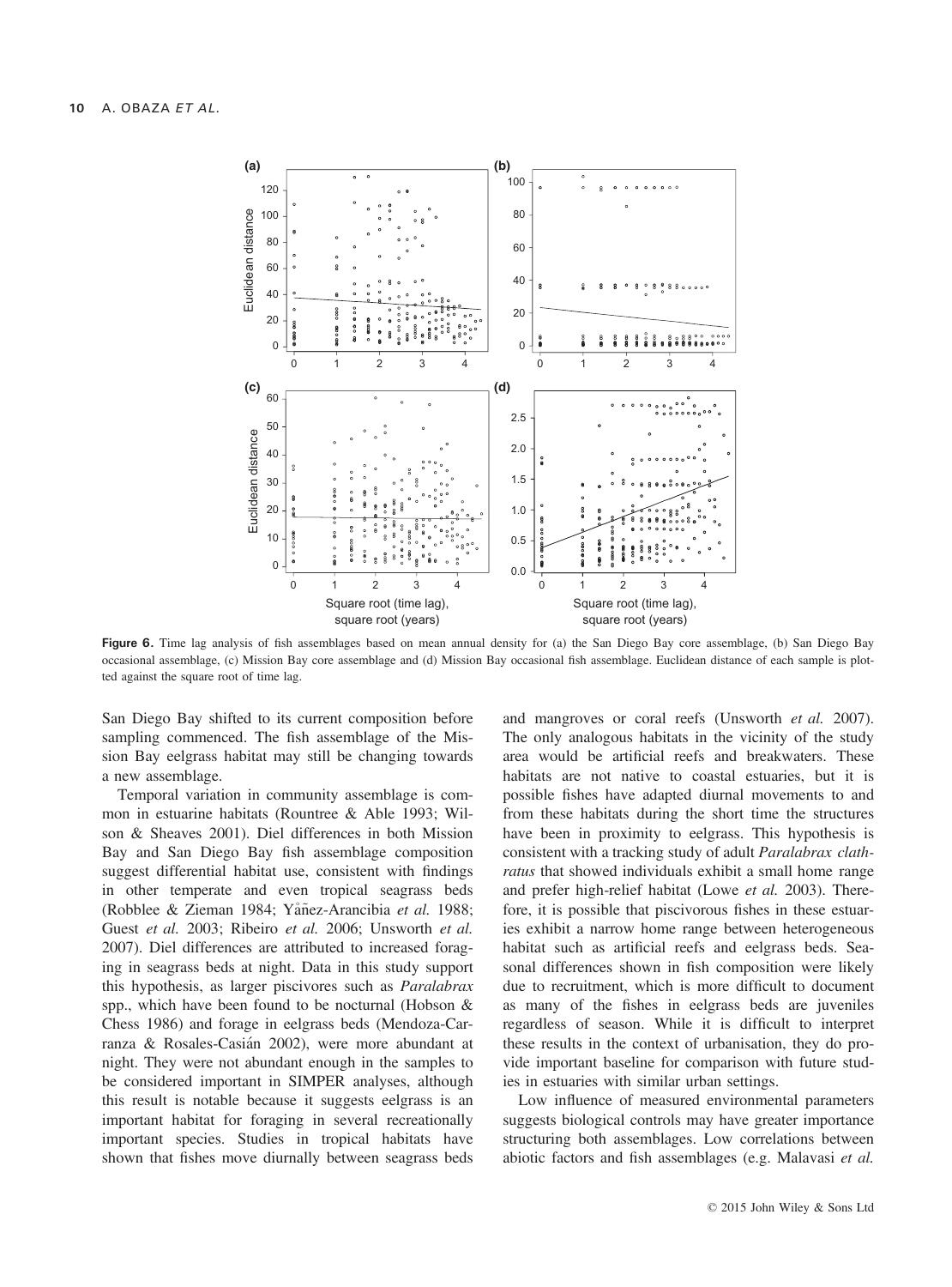

Figure 7. Mean annual rank shift of core and occasional fish assemblages in Mission Bay and San Diego Bay.

2004; Arthington et al. 2005) have previously led researchers to suggest that biological variables often play a strong role in driving fish assemblage dynamics (Marshall & Elliott 1998). Alternatively, the abiotic variables included may not have encompassed the factors driving fish assemblage dynamics. Incorporation of additional variables into our model, such as water quality (e.g. dissolved oxygen, turbidity) and sediment (contaminant and nutrient concentration), may have increased model fit (e.g. Maes et al. 2004; Akin et al. 2005). The influence of salinity and temperature on San Diego Bay and Mission Bay fish assemblages, though not strong, corroborates similar findings in other temperate estuarine fish assemblages (Marshall & Elliott 1998; Malavasi et al. 2004). By contrast, precipitation is not often seen as a driver of assemblage structure. Its unexpected importance may relate to the structure of these habitats as well as the relative infrequency of precipitation. Because hydrodynamics in these estuaries are dominated by tidal flow and not riverine or freshwater input (Largier et al. 1997), infrequent pulses of freshwater input may have a disproportionate effect on fishes. In addition, these estuaries are surrounded by large areas of impervious surfaces. Therefore, precipitation may have a large effect on water quality (e.g. increase in pesticides, nutrient inflow and bacterial blooms) in comparison with rainfall volume (Ackerman & Weisberg 2003), which may

contribute to shifts in fish assemblages, most likely to an assemblage comprised of generalist species (Noble et al. 2003; Bilkovic & Roggero 2008). This suggests that the reduced water quality from urban run-off may have a short-term effect, as captured in the BIO-ENV, on fish assemblages in San Diego Bay and Mission Bay. Extension to other assemblages indicative of eelgrass bed habitat quality, such as nekton (Ralph et al. 2013), or vegetation type (e.g. presence of macroalgae; Dean et al. 2000; Murphy et al. 2000) may provide an additional means by which to detect habitat changes. Overall, the relatively low importance of environmental factors suggests that future research examining fish assemblage changes over time should include biological variables such as seagrass and macroalgal characteristics including both density and areal extent to provide a more complete examination of potential predictor variables.

While these assemblages show similarities to other estuarine habitats, it is difficult to draw conclusions on relative habitat health, as all southern California estuarine systems are affected by urbanisation. Moreover, as San Diego Bay is such a large system, it has been divided into four distinct ecoregions (Allen et al. 2002). Although Mission Bay is not as large, it is still likely that assemblages in the eastern portions of the estuary differ from those closer to the entrance channel. An examination of assemblage stability at a consistent location in each estuary, as was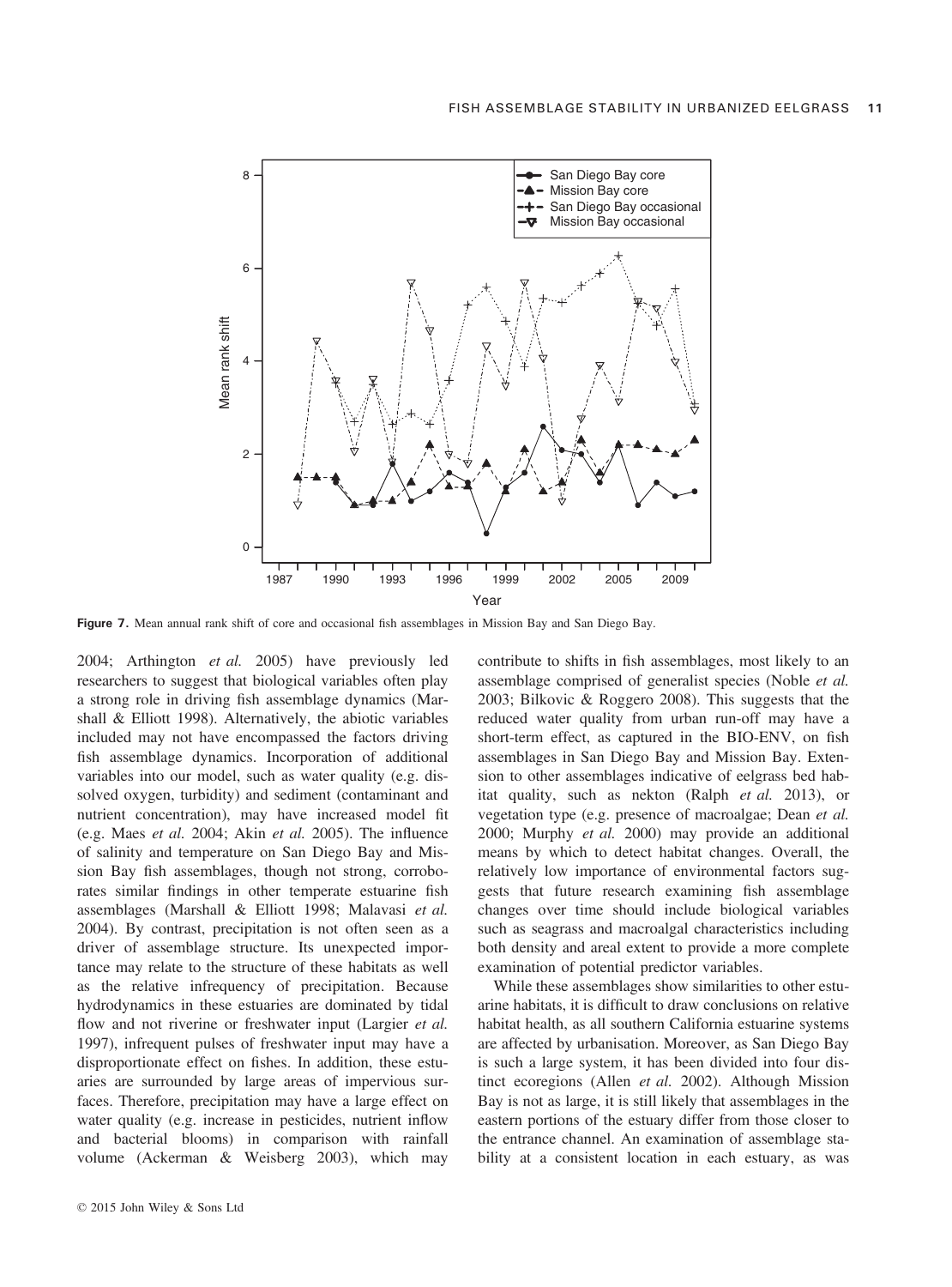| Table 5. Compilation of metrics illustrating habitat and land-use changes in San Diego Bay and Mission Bay including their watersheds that may |  |  |  |  |  |  |  |  |
|------------------------------------------------------------------------------------------------------------------------------------------------|--|--|--|--|--|--|--|--|
| adversely affect fish habitat                                                                                                                  |  |  |  |  |  |  |  |  |

| Metric                                              | Change                    | Range     | Source                                                                                                                                   |
|-----------------------------------------------------|---------------------------|-----------|------------------------------------------------------------------------------------------------------------------------------------------|
| Watershed urban land use                            | 12 536 ha increase (39%)  | 1985–2002 | American Forests (2003)                                                                                                                  |
| Watershed grassland                                 | 9436 acre decrease (32%)  | 1985-2002 | American Forests (2003)                                                                                                                  |
| Watershed shrubland                                 | 1056 acre decrease $(7%)$ | 1985-2002 | American Forests (2003)                                                                                                                  |
| Population (City of San Diego)                      | 1 283 917 person increase | 1900-2010 | Sandiegohistory.org, San Diego                                                                                                           |
|                                                     |                           |           | Association of Governors                                                                                                                 |
| San Diego Bay dredge projects (count)               | 23                        | 1979–2010 | <b>NMFS EFH Files</b>                                                                                                                    |
| Mission Bay dredge projects (count)                 | 12                        | 1979-2010 | <b>NMFS EFH Files</b>                                                                                                                    |
| San Diego Bay eelgrass                              | 27                        | 1976-2010 | California Eelgrass Mitigation Policy                                                                                                    |
| mitigation projects (count)                         |                           |           | (U.S. Department of Commerce, National                                                                                                   |
|                                                     |                           |           | Marine Fisheries Service 2014), NMFS EFH Files                                                                                           |
| Mission Bay eelgrass<br>mitigation projects (count) | 11                        | 1982-2010 | California Eelgrass Mitigation Policy (U.S. Department<br>of Commerce, National Marine Fisheries Service 2014),<br><b>NMFS EFH Files</b> |
| San Diego Bay intertidal habitat                    | 84% decrease              | 1859-2007 | San Diego Integrated Natural Resources Plan                                                                                              |
| San Diego Bay soft shoreline                        | 74% decrease              | 1859-2007 | San Diego Integrated Natural Resources Plan                                                                                              |
| San Diego Bay shallow<br>subtidal habitat           | 41\% decrease             | 1859-2007 | San Diego Integrated Natural Resources Plan                                                                                              |

Changes in land use from 1985 to 2002 were calculated in GIS using satellite imagery and covered both San Diego Bay and Mission Bay watersheds. Population change was taken from US Census data. A count of dredge projects within each bay was assembled from National Marine Fisheries Service (NMFS), Southwest Regional Office Essential Fish Habitat (EFH) consultation files. NMFS has an obligation to provide recommendations through the EFH consultation process to avoid, minimise or offset impacts from development projects funded, authorised or performed by federal agencies that may adversely affect the waters or substrate necessary to fish for spawning, breeding, feeding or growth to maturity. Similarly, the same EFH consultation files were the source of eelgrass mitigation projects in San Diego Bay and Mission Bay. The San Diego Integrated Natural Resources Plan (U.S. Department of the Navy, Naval Facilities Engineering Command Southwest & Port of San Diego 2013) compared a 2007 aerial photograph with an 1859 chart to discern habitat changes within San Diego Bay.

completed in this study, may be scaled up to much larger sections of each estuary because these sites may be considered representative habitats within each system under similar anthropogenic stressors.

Teasing apart changes to fish assemblages is inherently difficult, yet extremely important in estuaries exposed to myriad impacts from urbanisation. Long-term datasets, such as those analysed here, are rare and useful in finding effects typically missed in short-term studies (James et al. 2008; Stobart et al. 2009). That the fish assemblages have remained stable despite the aforementioned stressors also suggests habitat conservation measures such as eelgrass preservation and water quality standards may have provided a buffer to urbanisation and had a positive influence on fishery resources, although much improvement could still be made. This result, combined with previous work on elevated fishery productivity within seagrass (Hoffman 1986), highlights the need to conserve remaining seagrass habitats. Future research should focus on the effect of more specific aspects of urbanisation on fish assemblages and expand to include biotic independent variables, particularly measures of seagrass area and health. As impacts on estuaries in urban areas are unlikely to dissipate, a focus on responsible development and offsetting measures of habitat impacts for valuable fishery resources will ensure a productive future for these stressed estuaries. The results of this study and others that identify habitats valuable for conservation may allow resource managers to more efficiently allocate financial resources and habitat protection measures to protect and enhance remaining valuable fish habitat.

#### Acknowledgments

The authors thank numerous individuals for their assistance with data collection, including Bryant Chesney, Eric Chavez, Keith Merkel, Richard Nitsos (deceased) and representatives from the Port of San Diego, Port of Los Angeles and the U.S. Fish and Wildlife Service. The authors also appreciate John Largier's expertise on estuarine flow. This manuscript benefitted from the comments of Jonathan Williams.

#### **References**

- Ackerman D. & Weisberg S.B. (2003) Relationship between rainfall and beach bacterial concentrations on Santa Monica Bay beaches. Journal of Water and Health 1, 85–89.
- Akin S., Buhan E., Winemiller K.O. & Yilmaz H. (2005) Fish assemblage structure of Koycegiz Lagoon-Estuary: spatial and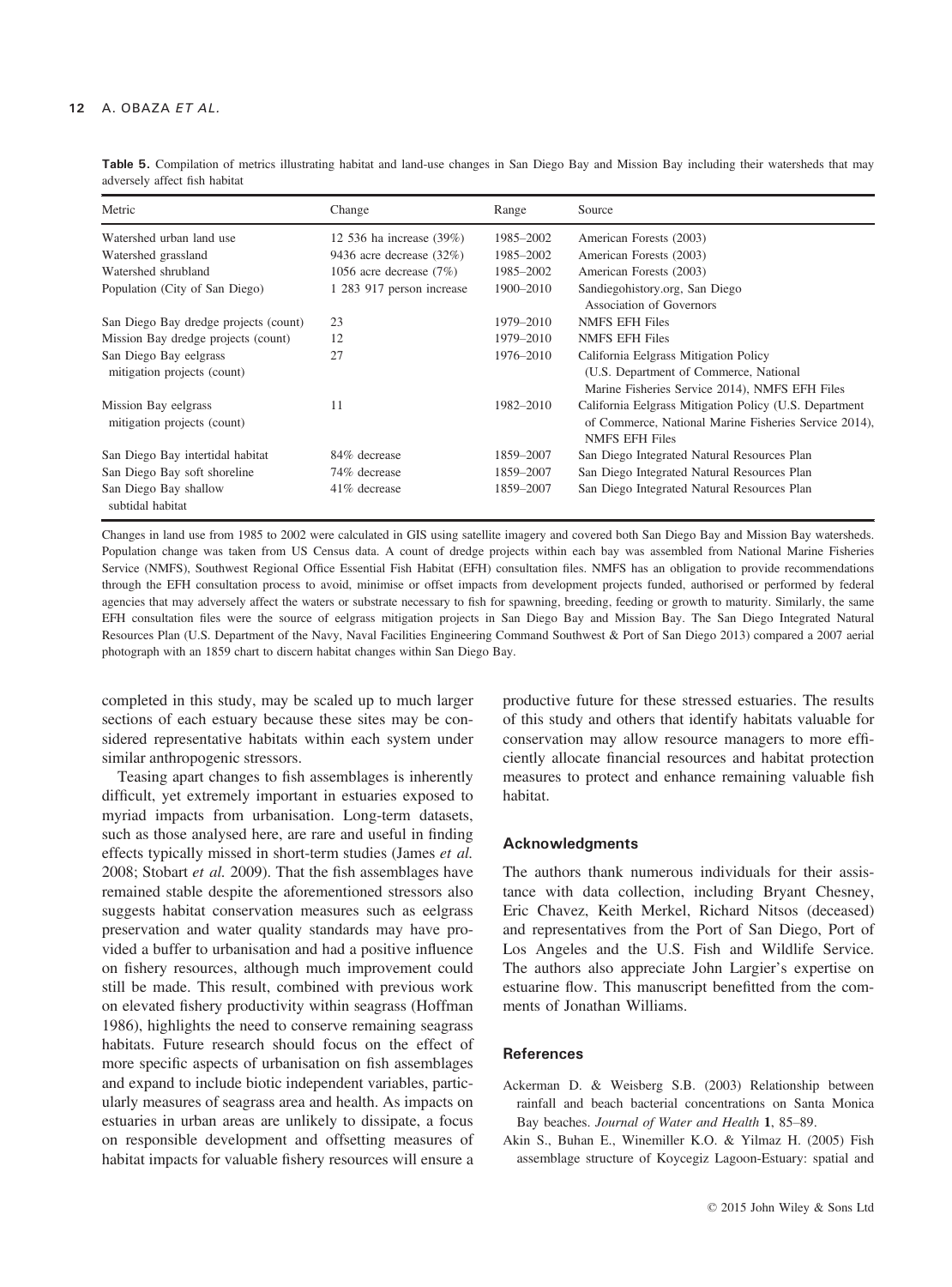temporal distribution patterns in relation to environmental variation. Estuarine, Coastal and Shelf Science 64, 671–684.

- Allen L.G., Horn M.H., Edmands F.A. II & Usui C.A. (1983) Structure and seasonal dynamics of the fish assemblage in the Cabrillo Beach area of Los Angeles Harbor, California. Bulletin of the Southern California Academy of Sciences 82, 47–70.
- Allen L.G., Findlay A.M. & Phalen C.M. (2002) Structure and standing stock of the fish assemblages of San Diego Bay, California from 1994 to 1999. Bulletin of the Southern California Academy of Sciences 101, 49–85.
- American Forests. (2003) Urban Ecosystem Analysis San Diego, California. Report to US Forest Service. 19 pp.
- Araujo F.G., Williams W.P. & Bailey R.G. (2000) Fish assemblages as indicators of water quality in the Middle Thames Estuary, England (1980-1989). Estuaries 23, 305–317.
- Arthington A.H., Balcombe S.R., Wilson G.A., Thoms M.C. & Marshall J. (2005) Spatial and temporal variation in fishassemblage structure in isolated waterholes during the 2001 dry season of an arid-zone floodplain river, Cooper Creek, Australia. Marine and Freshwater Research 56, 25–35.
- Barry J.P. & Cailliet G.M. (1981) The utilization of shallow marsh habitats by commercially important fishes in Elkhorn Slough. California-Nevada Wildlife Transactions 1981, 38–47.
- Beck M.W., Heck K.L. Jr, Able K.W., Childers D.L., Eggleston D.B., Gillanders B.M. et al. (2001) The identification, conservation, and management of estuarine and marine nurseries for fish and invertebrates. BioScience 51, 633-641.
- Bender E.A., Case T.J. & Gilpin M.E. (1984) Perturbation experiments in community ecology: theory and practice. Ecology 65, 1–13.
- Bilkovic D.M. & Roggero M.M. (2008) Effects of coastal development on nearshore estuarine nekton communities. Marine Ecology Progress Series 358, 27–39.
- Bond A.B., Stephens J.S. Jr, Pondella D.J. II, Allen M.J. & Helvey M. (1999) A method for estimating marine habitat values based on fish guilds, with comparisons between sites in the Southern California Bight. Bulletin of Marine Science 64, 219–242.
- Borja A., Dauer D.M., Elliott M. & Simenstad C.A. (2010) Medium- and long-term recovery of estuarine and coastal ecosystems: patterns, rates and restoration effectiveness. Estuaries and Coasts 33, 1249–1260.
- Cairns J. Jr, McCormick P.V. & Niederlehner B.R. (1993) A proposed framework for developing indicators of ecosystem health. Hydrobiologia 263, 1–44.
- Clark K.L., Ruiz G.M. & Hines A.H. (2003) Diel variation in predator abundance, predation risk and prey distribution in shallow-water estuarine habitats. Journal of Experimental Marine Biology and Ecology 287, 37–55.
- Clarke K.R. & Ainsworth M. (1993) A method of linking multivariate community structure to environmental variables. Marine Ecology Progress Series 92, 205–219.
- Collins S.L. (2000) Disturbance frequency and community stability in native tallgrass prairie. The American Naturalist 155, 311–325.
- Collins S.L., Suding K.N., Cleland E.E., Batty M., Pennings S.C., Gross K.L. et al. (2008) Rank clocks and plant community dynamics. Ecology 89, 3534–3541.
- Connell S.D., Russell B.R., Turner D.J., Shepherd S.A., Kildea T., Miller D. et al. (2008) Recovering a lost baseline: missing kelp forests from a metropolitan coast. Marine Ecology Progress Series 360, 63–72.
- Courrat A., Lobry J., Nicolas D., Laffargue P., Amara R., Lepage M. et al. (2009) Anthropogenic disturbance on nursery function of estuarine areas for marine species. Estuarine, Coastal and Shelf Science 81, 179–190.
- Dean T.A., Haldorson L., Laur D.R., Jewett S.C. & Blanchard A. (2000) The distribution of nearshore fishes in kelp and eelgrass communities in Prince Williams Sound, Alaska: associations with vegetation and physical habitat characteristics. Environmental Biology of Fishes 57, 271–287.
- Devictor V., Julliard R. & Jiguet F. (2008) Distribution of specialist and generalist species along spatial gradients of habitat disturbance and fragmentation. Oikos 117, 507-514.
- DiGiacomo P.M., Washburn L., Holt B. & Jones B.H. (2004) Coastal pollution hazards in southern California observed by SAR imagery: stormwater plumes, wastewater plumes and natural hydrocarbon seeps. Marine Pollution Bulletin 49, 1013–1024.
- DiLorenzo E., Schneider N., Cobb K.M., Chhak K., Franks P.J.S., Miller A.J. et al. (2008) North Pacific Gyre Oscillation links ocean climate and ecosystem change. Geophysics Research Letters 35, L08607.
- Fairey R., Roberts C., Jacobi M., Lamerdin S., Clark R., Downing J. et al. (1998) Assessment of sediment toxicity and chemical concentrations in the San Diego Bay Region, California, USA. Environmental Toxicology and Chemistry 17, 1570–1581.
- Fitzgerald D.G., Kott E., Lanno R.P. & Dixon D.G. (1998) A quarter century of change in the fish communities of three small streams modified by anthropogenic activities. Journal of Aquatic Ecosystem Stress and Recovery 6, 111–127.
- Fleeger J.W., Carman K.R. & Nisbet R.M. (2003) Indirect effects of contaminants in aquatic ecosystems. The Science of the Total Environment 317, 207–233.
- Fodrie F.J., Levin L.A. & Lucas A.J. (2009) Use of population fitness to evaluate the nursery function of juvenile habitats. Marine Ecology Progress Series 385, 39–49.
- Forrester F.E. & Swearer S.E. (2002) Trace elements in otoliths indicate the use of open-coast versus bay nursery habitats by juvenile California halibut. Marine Ecology Progress Series 241, 201–213.
- Gabrielson E. (2002) Mission Bay Aquatic Park: the history of planning and land acquisitions. The Journal of San Diego History 48, [http://www.sandiegohistory.org/journal/2002-1/](http://www.sandiegohistory.org/journal/2002-1/gabrielson.htm) [gabrielson.htm](http://www.sandiegohistory.org/journal/2002-1/gabrielson.htm).
- Guest M.A., Connolly R.M. & Loneragan N.R. (2003) Seine nets and beam trawls compared by day and night for sampling fish and crustaceans in shallow seagrass habitat. Fisheries Research 64, 185–196.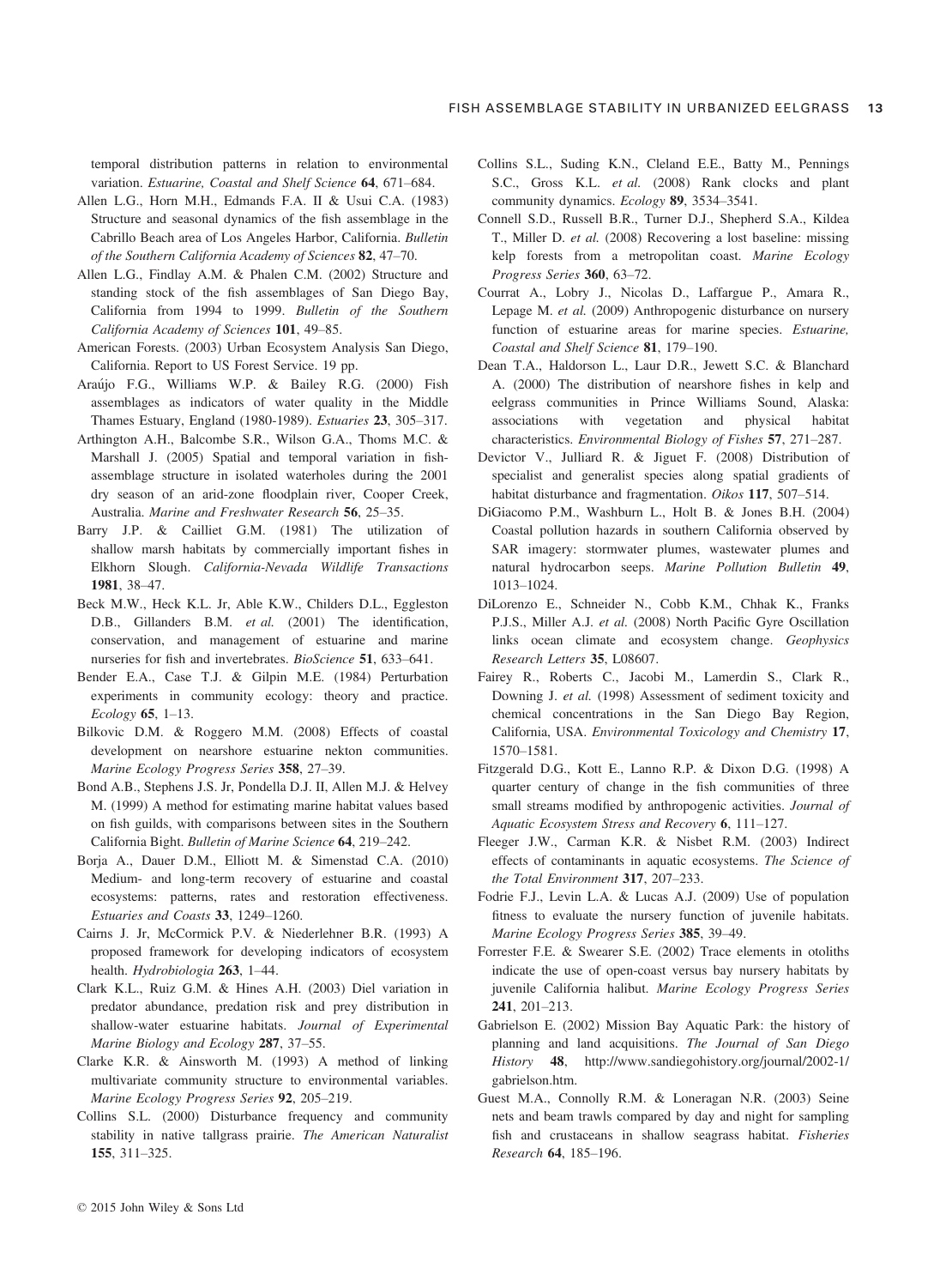- Harley C.D.G., Hughes A.R., Hultgren K.M., Miner B.G., Sorte C.J.B., Thornber C.S. et al. (2006) The impacts of climate change in coastal marine systems. Ecology Letters 9, 228–241.
- Harrison T.D. & Whitfield A.K. (2004) A multi-metric fish index to assess the environmental condition of estuaries. Journal of Fish Biology 65, 683–710.
- Hewitt J.E., Anderson M.J. & Thrush S.F. (2005) Assessing and monitoring ecological community health in marine systems. Ecological Applications 15, 942–953.
- Hobson E.S. & Chess J.R. (1986) Relationships among fishes and their prey in a nearshore sand community off Southern California. Environmental Biology of Fishes 17, 201–226.
- Hoffman R.S. (1986). Fishery Utilization of Eelgrass (Zostera marina) Beds and Non-vegetated Shallow Water Areas in San Diego Bay. Southwest Region National Marine Fisheries Service, NOAA, Administrative Report, 29 pp.
- Irlandi E.A. & Crawford M.K. (1997) Habitat linkages: the effect of intertidal saltmarshes and adjacent subtidal habitats on abundance, movement, and growth of an estuarine fish. Oecologia 110, 222–230.
- Ives A.R. & Carpenter S.R. (2007) Stability and diversity of ecosystems. Science 317, 58–62.
- James N.C., Whitfield A.K. & Cowley P.D. (2008) Long-term stability of the fish assemblages in a warm-temperate South African estuary. Estuarine, Coastal and Shelf Science 76, 723– 738.
- Jenkins G.P. & Wheatley M.J. (1998) The influence of habitat structure on nearshore fish assemblages in a southern Australian embayment: comparison of shallow seagrass, reefalgal and unvegetated sand habitats, with emphasis on their importance to recruitment. Journal of Experimental Marine Biology and Ecology 221, 147–172.
- Konrad C.P. & Booth D.B. (2005) Hydrologic changes in urban streams and their ecological significance. American Fisheries Society Symposium 47, 157–177.
- Largier J.L., Hollibaugh J.T. & Smith S.V. (1997) Seasonally hypersaline estuaries in Mediterranean-climate regions. Estuarine, Coastal and Shelf Science 45, 789–797.
- Larson E.J. (2001) Coastal wetlands-emergent marshes. In: W.S. Leet, C.M. Dewees, R. Klingbeil & E.J. Larson (eds) California's Living Marine Resources: A Status Report. Sacramento, CA: California Department of Fish and Game, pp. 483–486.
- Limburg K.E. (2001) Through the gauntlet again: demographic restructuring of American shad by migration. Ecology 82, 1584–1596.
- Lowe C.G., Topping D.T., Cartamil D.P. & Papastamatiou Y.P. (2003) Movement patterns, home range, and habitat utilization of adult kelp bass Paralabrax clathratus in a temperate no-take marine reserve. Marine Ecology Progress Series 256, 205–216.
- Lugendo B.R., Pronker A., Cornelissen I., de Groene A., Nagelkerken I., Dorenbosch M. et al. (2005) Habitat utilization by juveniles of commercially important fish species in a marine embayment in Zanzibar, Tanzania. Aquatic Living Resources 18, 149–158.
- Maes J., Van Damme S., Meire P. & Ollevier F. (2004) Statistical modeling of seasonal and environmental influences on the population dynamics of an estuarine fish community. Marine Biology 145, 1033–1042.
- Magurran A.E. & Henderson P.A. (2003) Explaining the excess of rare species in natural species abundance distributions. Nature 422, 714–716.
- Malavasi S., Fiorin R., Franco A., Franzoi P., Granzotto A., Riccato F. et al. (2004) Fish assemblages of Venice Lagoon shallow waters: an analysis based on species, families and functional guilds. Journal of Marine Systems 51, 19–31.
- Mantua N. & Hare S. (2010) The Pacific Decadal Oscillation (PDO). University of Washington, Joint Institute for Study of the Atmosphere and Ocean. [http://jisao.washington.edu/pdo/.](http://jisao.washington.edu/pdo/) (accessed January 5, 2015)
- Mantua N.J., Hare S.R., Zhang Y., Wallace J.M. & Franci R.C. (1997) A Pacific interdecadal climate oscillation with impacts on salmon production. Bulletin of American Meteorological Society **78**, 1069-1079.
- Marshall S. & Elliott M. (1998) Environmental influences on the fish assemblage of the Humber Estuary, U.K. Estuarine, Coastal and Shelf Science 46, 175–184.
- Marvier M., Kareiva P. & Neubert M.G. (2004) Habitat destruction, fragmentation, and disturbance promote invasion by habitat generalists in a multispecies metapopulation. Risk Analysis 24, 869–878.
- McCune B. & Grace J.B. (2002) Analysis of Ecological Communities. Gleneden Beach, OR: MjM Software Design, 300 pp.
- Mendoza-Carranza M. & Rosales-Casian J.A. (2002) Feeding ecology of juvenile kelp bass (Paralabrax clathratus) and barred sand bass (P. nebulifer) in Punta Banda Estuary, Baja California, Mexico. Bulletin of the Southern California Academy of Sciences 101, 103–117.
- Merkel & Associates, Inc. (2009) 2008 San Diego Bay Eelgrass Inventory and Bathymetry Update. Report to U.S. Navy Region Southwest Naval Facilities Engineering Command and the San Diego Unified Port District, San Diego, CA, 9 pp.
- Merkel & Associates, Inc. (2013) Mission Bay Park 2013 Bathymetry and Eelgrass Inventory. E&CP, AEP Division, San Diego, CA: Report to City of San Diego Public Works, 13 pp.
- Murphy M.L., Johnson S.W. & Csepp D.J. (2000) A comparison of fish assemblages in eelgrass and adjacent subtidal habitats near Craig, Alaska. Alaska Fishery Research Bulletin 7, 11–21.
- National Oceanic and Atmospheric Administration. (2010) Physical Sciences Division: El Niño Indices. [http://](http://www.esrl.noaa.gov/psd/enso/enso.current.html#indices) [www.esrl.noaa.gov/psd/enso/enso.current.html#indices](http://www.esrl.noaa.gov/psd/enso/enso.current.html#indices) (accessed January 5, 2015).
- Noble R.T., Weisberg S.B., Leecaster M.K., McGee C.D., Dorsey J.H., Vainik P. et al. (2003) Storm effects on regional beach water quality along the southern California shoreline. Journal of Water and Health 1, 23–31.
- O'Connell M.T., Cashner R.C. & Schieble C.S. (2004) Fish assemblage stability over fifty years in the Lake Pontchartrain